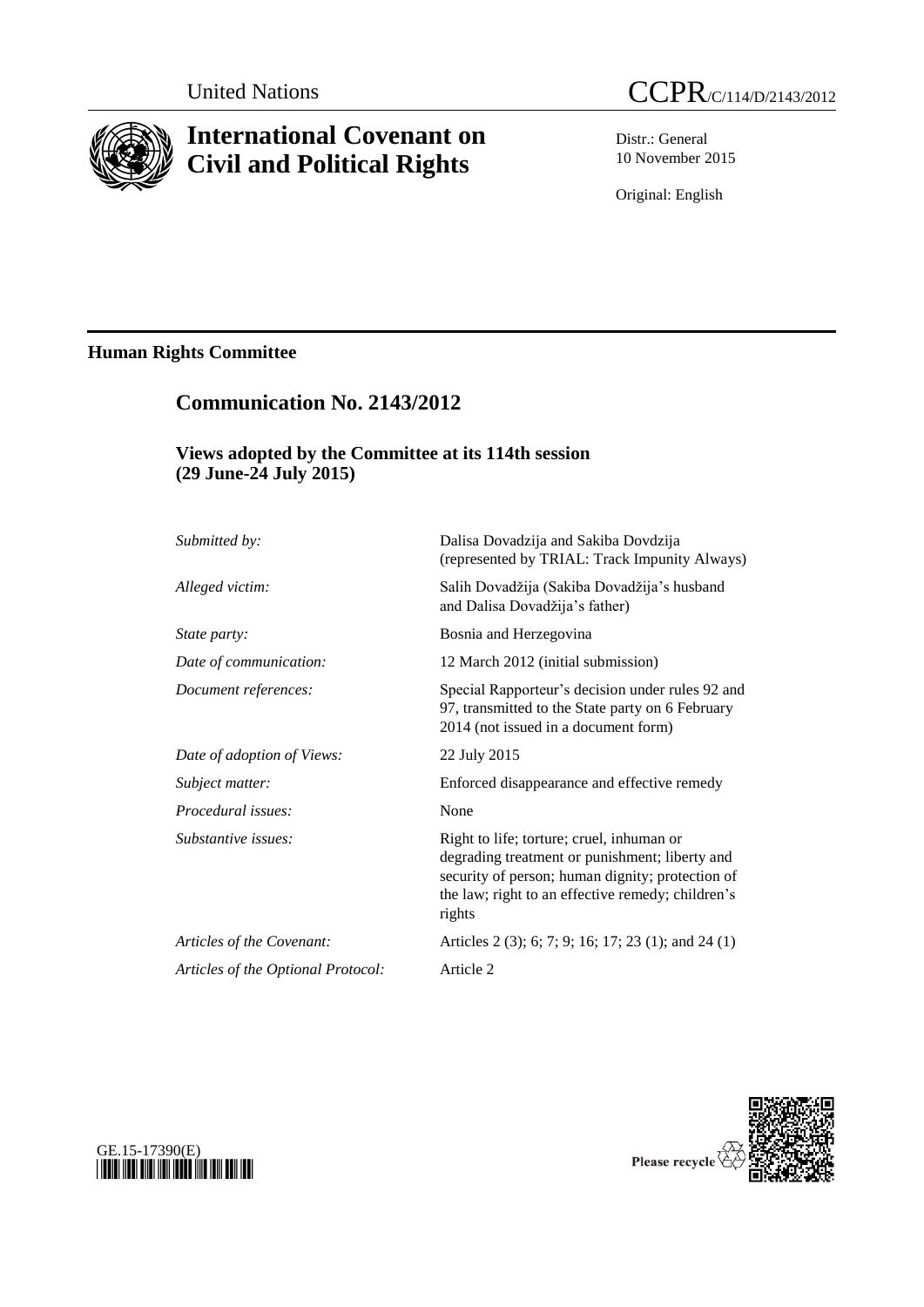### **Annex**

## **Views of the Human Rights Committee under article 5 (4) of the Optional Protocol to the International Covenant on Civil and Political rights (114th session)**

concerning

#### **Communication No. 2143/2012**\*

| Submitted by:          | Dalisa Dovadžija and Sakiba Dovadžija<br>(represented by TRIAL: Track Impunity Always) |
|------------------------|----------------------------------------------------------------------------------------|
| Alleged victim:        | Salih Dovadžija (Sakiba Dovadžija's husband<br>and Dalisa Dovadžija's father)          |
| <i>State party:</i>    | Bosnia and Herzegovina                                                                 |
| Date of communication: | 12 March 2012 (initial submission)                                                     |
|                        |                                                                                        |

*The Human Rights Committee*, established under article 28 of the International Covenant on Civil and Political Rights,

*Meeting on* 22 July 2015,

*Having concluded* its consideration of communication No. 2143/2012, submitted to the Human Rights Committee under the Optional Protocol to the International Covenant on Civil and Political Rights,

*Having taken into account* all written information made available to it by the authors of the communication and the State party,

*Adopts* the following:

#### **Views under article 5 (4) of the Optional Protocol**

1. The authors of the communication are Sakiba Dovadžija and Dalisa Dovadžija, nationals of Bosnia and Herzegovina, born on 27 January 1962 and 31 March 1992 respectively. They submit the communication on their own behalf and on behalf of Salih Dovadžija, their husband and father, a national of Bosnia and Herzegovina, born on 10 June 1964. They allege that Mr. Dovadžija was forcibly disappeared in 1992 and that his fate and whereabouts have remained unknown since then. The authors claim a violation by

<sup>\*</sup> The following members of the Committee participated in the consideration of the present communication: Yadh Ben Achour, Lazhari Bouzid, Sarah Cleveland, Ahmed Amin Fathalla, Olivier de Frouville, Yuji Iwasawa, Ivana Jelić, Duncan Laki Muhumuza, Photini Pazartzis, Mauro Politi, Sir Nigel Rodley, Víctor Manuel Rodríguez-Rescia, Fabián Omar Salvioli, Dheerujlall Seetulsingh, Anja Seibert-Fohr, Yuval Shany, Konstantine Vardzelashvili and Margo Waterval. The texts of an individual opinion of Committee member Anja Seibert-Fohr, joined by Committee member Sir Nigel Rodley (concurring), and a separate opinion of Committee members Olivier de Frouville, Mauro Politi, Víctor Manuel Rodríguez-Rescia and Fabián Omar Salvioli (partly dissenting) are appended to the present Views.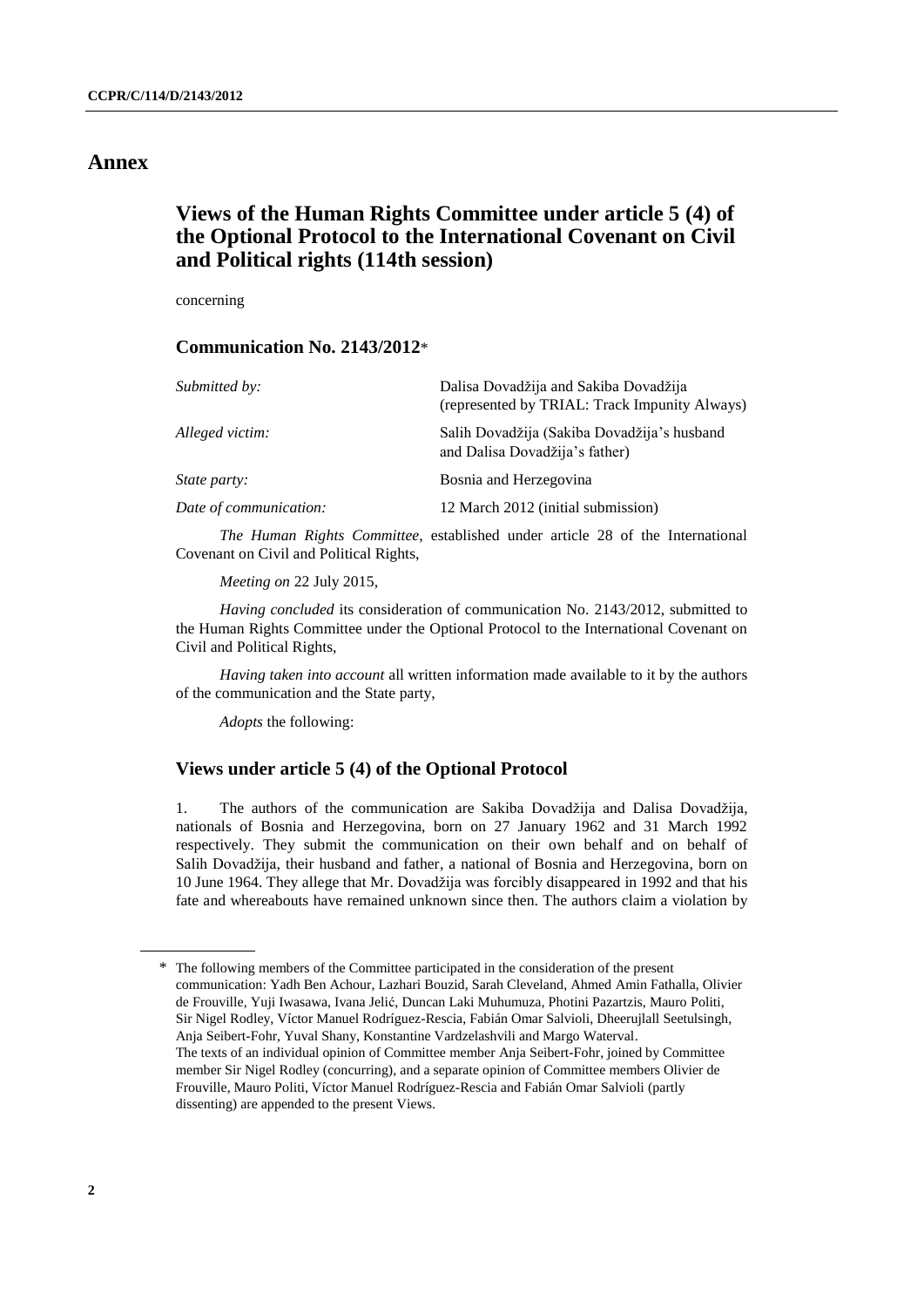Bosnia and Herzegovina<sup>1</sup> of articles 6, 7, 9, 10 and 16 in conjunction with article 2 (3) of the Covenant in respect of Mr. Dovadžija. They also allege that they are themselves victims of a violation of article 7, read alone and in conjunction with article 2 (3), and of articles 17, 23 (1) and 24 (1) read in conjunction with article 2 (3) of the Covenant. The authors are represented by the organization TRIAL: Track Impunity Always.

#### **The facts as submitted by the authors**

2.1 The events took place during the armed conflict prior to the independence of Bosnia and Herzegovina. On 15 April 1992, Mr. Dovadžija started serving as a member of the Territorial Defence of Bosnia and Herzegovina, guarding the village of Kadarići, Illijaš. At the time, he was living there with his wife, Sakiba Dovadžija, and their baby daughter, Dalisa. On 9 June 1992, Mr. Dovadžija was captured by members of the Vojska Republike Srpske<sup>2</sup> and taken to the army barracks known as "27 July" in Illijaš. Sakiba and Dalisa Dovadžija were detained in a red building in Illijaš, together with other civilians. On 9 July 1992, Salih, Sakiba and Dalisa Dovadžija were exchanged with Serb prisoners and taken to Breza, together with 90 other individuals.

2.2 After spending one night in Breza, Mr. Dovadžija, his wife and their daughter took a bus to Kakanj, where Sakiba Dovadžija's brother and mother lived. They spent one night in the brother's house, then moved to her mother's home. Once they had settled, Mr. Dovadžija left for Breza to check in with the local unit of the army of Bosnia and Herzegovina. On about 25 July 1992, Mr. Dovadžija visited his wife and daughter in Kakanj. He told his wife that he was carrying out his duty at Salkanov Han in Breza. On about 10 August 1992, he visited them again. That was the last time that they saw him.

2.3 Ten days later, in the absence of any news from her husband, Ms. Dovadžija decided to go Breza to look for him. She went to the army barracks and asked the guards where her husband was. The soldiers said that they did not know and that they were also searching for him. On the following day, Ms. Dovadžija returned to the barracks with her daughter. While she was there, some of the soldiers told her that her daughter and husband were "Chetnicks",<sup>3</sup> and that she should look for her husband.

2.4 Ms. Dovadžija was then allowed to talk to the head of the security unit of the army of Bosnia and Herzegovina, Munir Alić, who openly told Ms. Dovadžija that her husband was a Chetnick and that he had joined the enemy (the Vojska Republike Srpske). Ms. Dovadžija and Mr. Alić started to argue. Mr. Alić hit Ms. Dovadžija with his fist, knocking her down, then kicked her on the leg, all in the presence of her baby daughter. Military police entered the room, took Ms. Dovadžija outside and offered her some water, and scolded Mr. Alić. They then took Ms. Dovadžija outside the barracks and told her never to come back as she could be killed.

2.5 Ms. Dovadžija went to see the mayor of Illijaš to ask for help and material support, as she did not have any means to buy food and feed the baby. The mayor refused to provide her with any kind of support as he had heard rumours<sup>4</sup> that her husband had joined the enemy. The guard of the mayor of Illijaš then shared with her a confidential document

 $<sup>1</sup>$  Bosnia and Herzegovina is a State party to the International Covenant on Civil and Political Rights</sup> (on 1 September 1993, it succeeded the former Yugoslavia, which ratified the Covenant on 2 June 1971), as well as to the first Optional Protocol thereto, which it ratified on 1 March 1995. The Optional Protocol entered into force for Bosnia and Herzegovina on 1 June 1995.

<sup>&</sup>lt;sup>2</sup> The Vojska Republike Srpske is also commonly referred to as the Bosnian Serb Army.

<sup>&</sup>lt;sup>3</sup> A derogative term used to refer to Serb nationalists.

<sup>4</sup> No further details are provided on this point.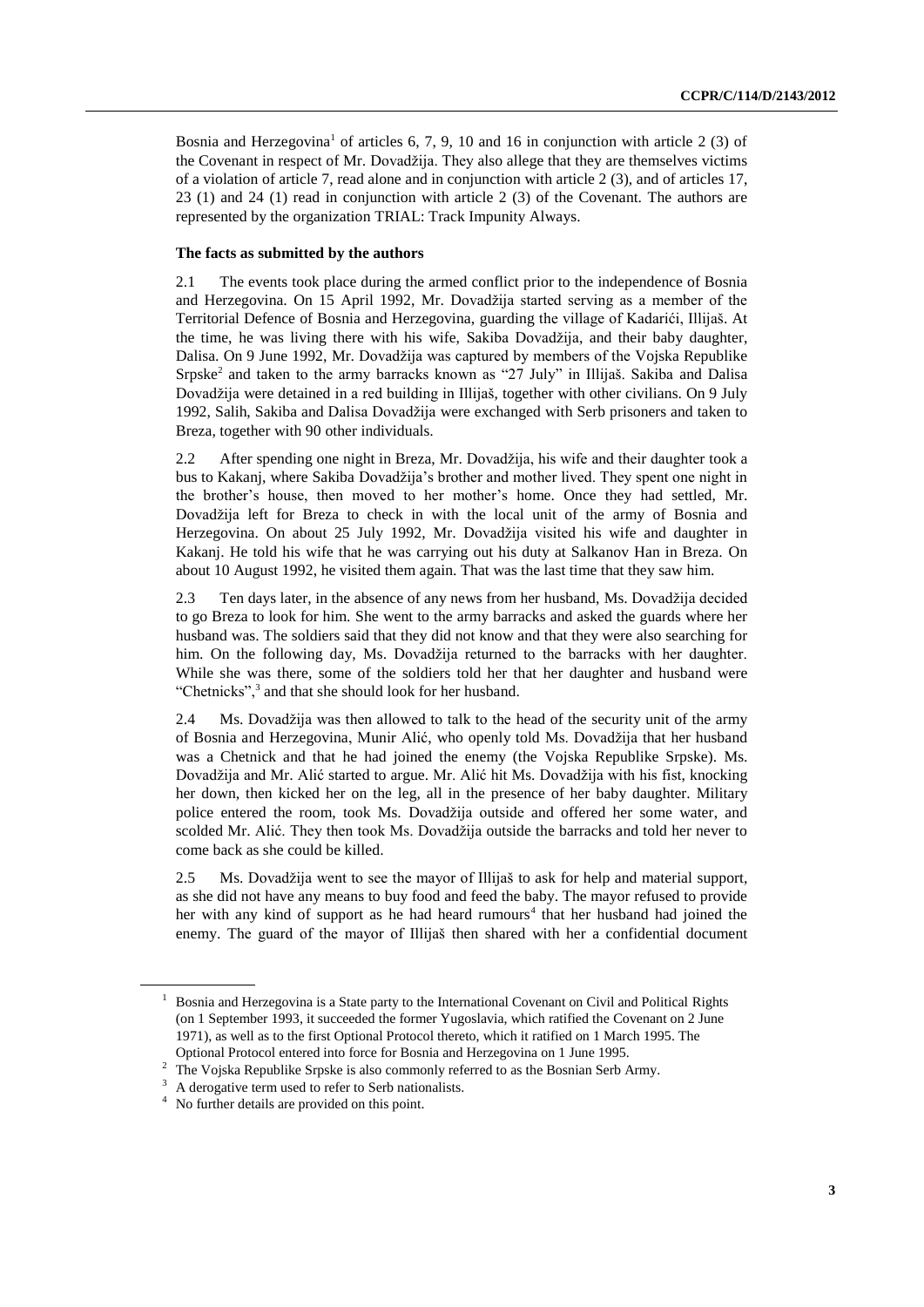containing a list of men who had been captured by the Vojska Republike Srpske,<sup>5</sup> including Mr. Dovadžija. The document also indicated that Mr. Dovadžija had been "wounded in Blažuj".

2.6 Ms. Dovadžija took the list to the army barracks, but obtained no further information. She tried to obtain some material support from the municipality of Breza. The employees in charge of social matters recommended that she stop searching for her husband, as she risked being killed.

2.7 While staying in Breza, Ms. Dovadžija met with two eyewitnesses, Husnija Šehić and Bego Selimović, who had been exchanged with Serb prisoners. They told her that they had been captured with her husband and that, together with him, they had been subjected to ill-treatment and forced labour while being held in the detention facilities at Podlugovi and Planinja Kuća in Semizovac. They stated that they had been used as human shields at the front line in Žuć and that they had last seen Mr. Dovadžija in October 1992. They told her that her husband was in the hands of the Vojska Republike Srpske, had been taken from the camp in Planinja Kuća and had never been seen again.

2.8 In 1993, Ms. Dovadžija reported her husband's enforced disappearance to the International Committee of the Red Cross (ICRC) in Zenica. Mr. Dovadžija remains registered on the ICRC files as a missing person "unaccounted for" since October 1992. Before 1999, Ms. Dovadžija filled in an ante-mortem questionnaire through ICRC and the Red Cross of Bosnia and Herzegovina to facilitate the process of identifying mortal remains exhumed by local forensic experts. Ms. Dovadžija also gave DNA samples, to no avail.

2.9 In May 1996, the first exhumations took place in Žuć. During a radio broadcast in Illijaš, all those who had a missing family member who could have been killed in Žuć were invited to go to the Visoko facility for identification. Ms. Dovadžija went there and was convinced that she could identify the body of her husband from a piece of blue cloth, a jar and the shape of his head and nose. However, when she informed the staff at the Visoko facility, she was told that the same body had already been identified by another person. Ms. Dovadžija requested that the body not be buried until its true identity could be established using reliable technical methods. However, when she returned to Visoko to take further steps to identify the remains, the corpse had already been buried and she has never been able to locate it.

2.10 The fate and whereabouts of Mr. Dovadžija remain unknown and he is officially registered as a missing person. To date, no one has been judged and punished for his enforced disappearance and his family has not obtained compensation or any other form of reparation. The authors have not even been considered eligible for the so-called "disability pension" as social support. As Ms. Dovadžija has always been deeply offended by the accusation that her husband deserted the army, she took several steps to have him recognized as a veteran. Despite eyewitness testimonies that Mr. Dovadžija did not desert the army, but was arbitrarily detained by the Vojska Republike Srpske, his status as a veteran has never been recognized.

2.11 On 19 July 2002, Municipal Court I in Sarajevo declared that Mr. Dovadžija had died on about 25 July 1992, despite the fact that Ms. Dovadžija has always clearly stated that she saw him for the last time in August 1992, and that eyewitnesses had seen him alive in October 1992. In the spring of 2007, Ms. Dovadžija reported her husband's enforced disappearance to the Federal Commission on Missing Persons.

<sup>&</sup>lt;sup>5</sup> The authors submitted the list as one of the documents annexed to their complaint.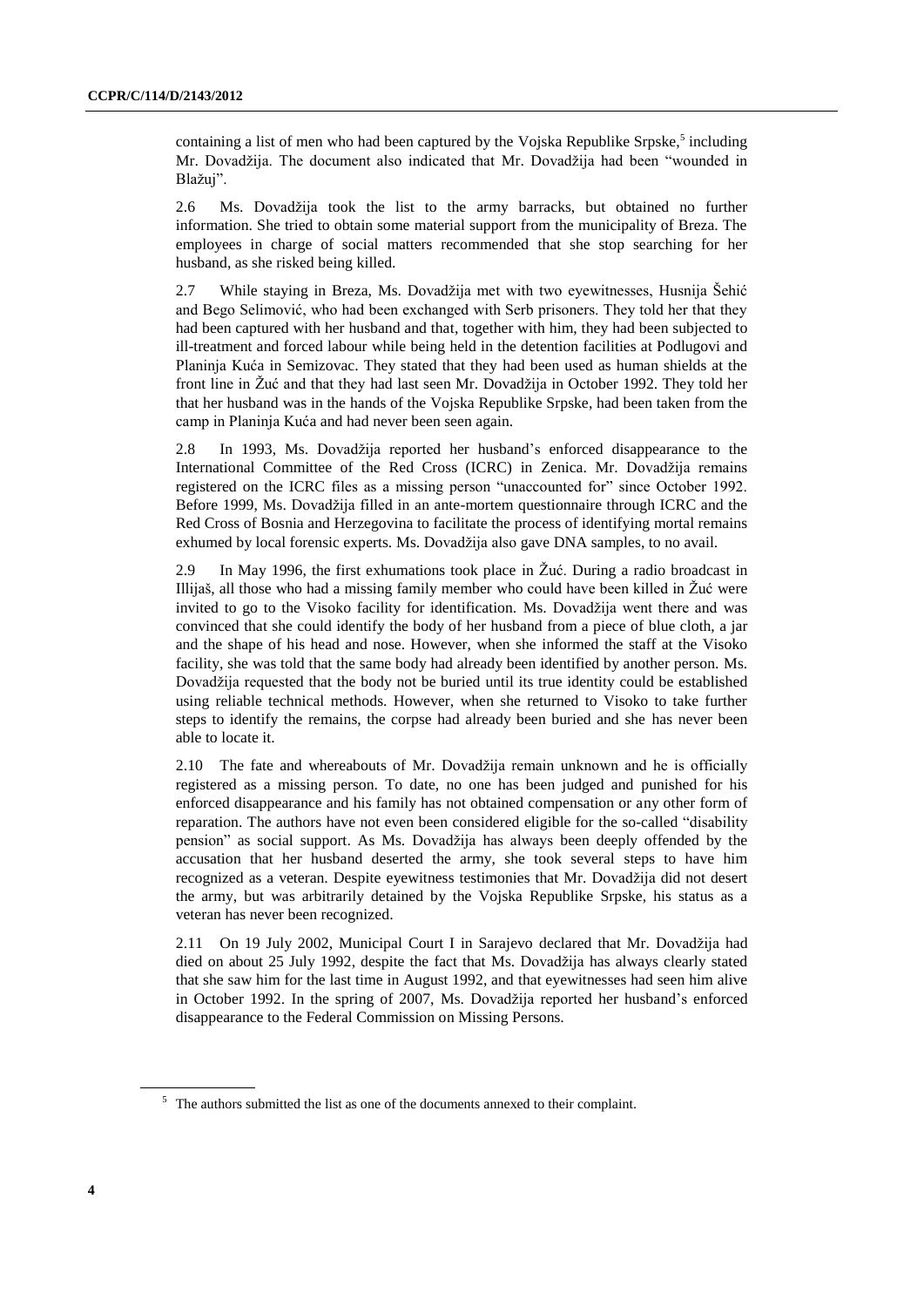2.12 Ms. Dovadžija also applied to the Human Rights Commission within the Constitutional Court of Bosnia and Herzegovina, claiming violation of articles 3 (prohibition of torture) and 8 (right to respect for private and family life) of the European Convention on Human Rights, as well as articles II (3) (b) and (f) of the Constitution of Bosnia and Herzegovina. The Constitutional Court decided to combine several applications submitted by relatives of missing persons, and dealt with them as one collective case.

2.13 On 16 July 2007, the Constitutional Court decided that the applicants of the collective case were exempt from exhausting domestic remedies before ordinary courts, as "no specialized institution on enforced disappearance in Bosnia and Herzegovina seems to be operating effectively".<sup>6</sup> The Court found a violation of articles 3 and 8 of the European Convention because of the lack of information on the fate of the disappeared relatives of the applicants, including Mr. Dovadžija. The Court ordered the authorities concerned to provide "all accessible and available information on members of the applicants' families who went missing during the war ... urgently and without further delay and no later than 30 days from the date of the receipt of the decision". The Court also ordered the authorities to ensure the operational functioning of the institutions established in accordance with the Law on Missing Persons, namely the Missing Persons Institute, the Fund for Support to the Families of Missing Persons of Bosnia and Herzegovina and the Central Records of Missing Persons in Bosnia and Herzegovina, immediately and without further delay, and no later than 30 days from the date of the court order. The competent authorities were requested to submit information within six months to the Constitutional Court about the measures taken to implement the decision.

2.14 The Constitutional Court did not address the issue of compensation, considering that it was covered by the provisions of the Law on Missing Persons concerning financial support and by the establishment of the Fund for Support to the Families of Missing Persons of Bosnia and Herzegovina. However, the authors argue that the provisions on financial support have not been implemented and that the Fund has not been established.

2.15 In the present case, although the deadlines established by the Constitutional Court have expired and the relevant authorities have failed to enforce the Court's decision, it has not adopted any ruling to establish that the authorities actually failed to enforce its decision under article 74.6 of its rules of procedure.

2.16 On 17 October 2011, Ms. Dovadžija wrote to the Constitutional Court pointing out that four years had elapsed since the judgement concerning her husband's case and that the relevant institutions had failed to implement it. She called on the Court to adopt a ruling under article 74.6 of its rules of procedure. On 31 October 2011, she received a letter from the Court informing her that on 27 March 2009 it had adopted "information" stating that its decision was considered to have been enforced.

2.17 The Constitutional Court ruling of 27 March 2009 is final and binding. The authors therefore have no other effective remedy to exhaust. Although the authorities of Bosnia and Herzegovina have been aware of Mr. Dovadžija's enforced disappearance since 1992, no one has been identified, judged and punished for the crimes concerned. In the spring of 2009, Ms. Dovadžija requested a meeting with a representative of the Cantonal Prosecutor's Office of Sarajevo. She reported her husband's enforced disappearance once again and called for a prompt and thorough investigation. She was never contacted by the Prosecutor's Office. On 18 October 2011, she wrote a letter to the Prosecutor's Office requesting information on the steps that had been taken to investigate her husband's case.

<sup>6</sup> The authors refer to the Constitutional Court judgement in the case of *M.H. and others* (case No. AP-129/04), 27 May 2005, paras. 37-40. Reference is made to that case in the judgement in the case of *Fatima Hasić and others* (case No. AP 95/07), 29 May 2008.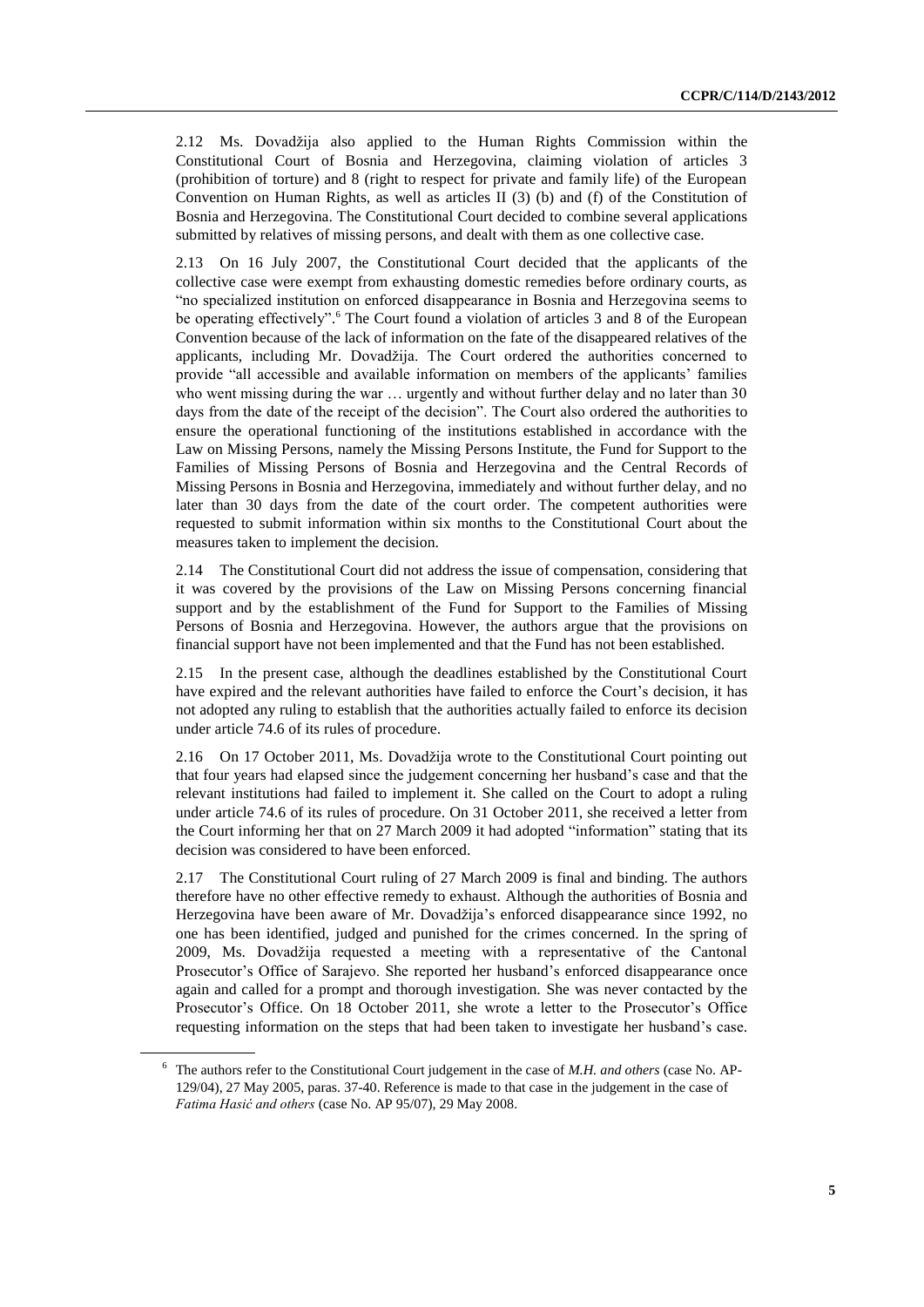On 1 November 2011, she received a letter from the Cantonal Prosecutor's Office in Sarajevo requesting her to appear before it on 11 November 2011 as a witness in the case of Trifko Radić and others. 7

2.18 On 11 November 2011, Ms. Dovadžija went to the Cantonal Prosecutor's Office. While she expected to be questioned on events relating to Trifko Radić, she was interrogated about her husband's case. She was surprised and shocked, but once again reported his enforced disappearance and the steps that had been taken over the years to search for him. The Cantonal Prosecutor told Ms. Dovadžija that she would do "something" about her husband's case. Ms. Dovadžija signed the document containing her statement, but was unable to obtain a copy of it. On 4 January 2012, she went to the Cantonal Prosecutor's Office to formally request a copy, but was told that she was not entitled to one. On 16 January 2012, Ms. Dovadžija wrote a letter reiterating her request. She finally received a copy on 19 January 2012.

2.19 Since 1992, the authors of the communication have suffered from severe psychological stress owing to the uncertainty surrounding the fate and whereabouts of Mr. Dovadžija. The length of time and the apparent official indifference to their acute anxiety have led to deep frustration and humiliation on their part. They have been unable to find Mr. Dovadžija's mortal remains and to mourn and bury him in accordance with their religious beliefs and customs. The authors have applied over the past 20 years to various official authorities, both in writing and in person. Despite their attempts, they have never received any plausible information about what happened to Mr. Dovadžija. Most of the few responses they received merely informed them that a tracing process had been initiated.

2.20 The suffering experienced over the past 20 years has particularly affected the psychological state of Sakiba Dovadžija, who has been diagnosed with mixed dissociative (conversion) disorders. Dalisa Dovadžija, who was a few months old when her father disappeared, was forced to grow up without him and has not been able to mourn him properly, which has affected her whole life.

#### **The complaint**

3.1 The authors maintain that Mr. Dovadžija was the victim of enforced disappearance perpetrated by members of the Vojska Republike Srpske, that enforced disappearances entail multiple offences and that his disappearance amounts to a violation of articles 6, 7, 9 and 16 read in conjunction with article 2 (3) of the Covenant. His fate and whereabouts remain unknown since October 1992 and his disappearance occurred within the context of widespread and systematic violence. The fact that he was last seen alive in the hands of members of the Vojska Republike Srpske in life-threatening circumstances leads to the conclusion that he was in a situation in which he faced a grave risk of suffering irreparable damage to his personal integrity and life.

3.2 The authors argue that the failure by the State party to respect its positive obligation to investigate, prosecute and punish those responsible for the disappearance of Mr. Dovadžija amounts to a violation of articles 6, 7, 9, 10 and 16 read together with article 2 (3) of the Covenant. They refer to the report of an expert member of the Working Group on Enforced or Involuntary Disappearances, which states that the primary responsibility for carrying out those tasks remains with the authorities under whose jurisdiction a suspected mass grave falls.<sup>8</sup> The authors also argue that the State party has an obligation to conduct a prompt, impartial, thorough and independent investigation into gross human rights

Case No. T090 0 KTRZ 0016155 95.

<sup>8</sup> See para. 78 of the report on the special process on missing persons in the territory of the former Yugoslavia (E/CN.4/1996/36).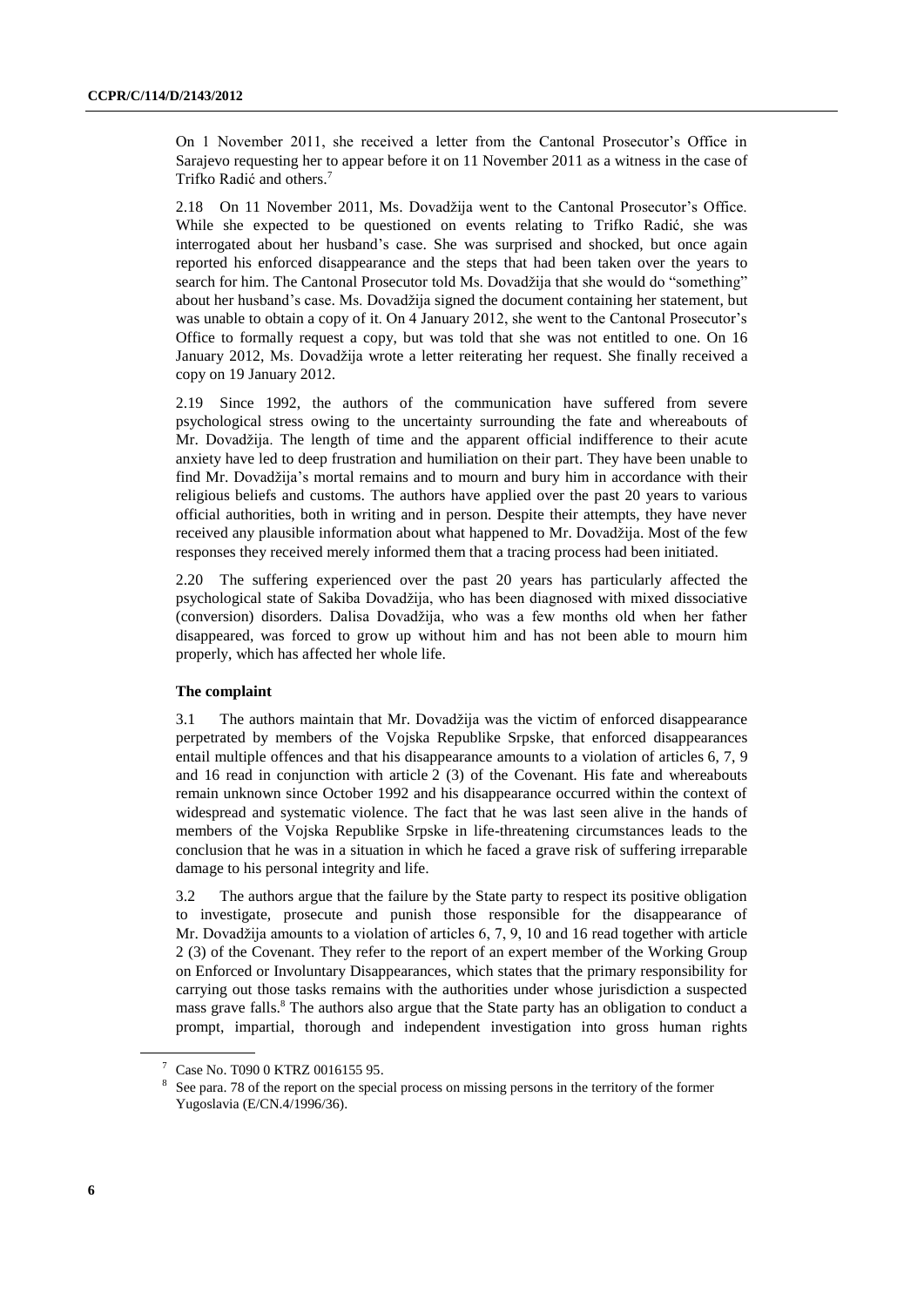violations, such as enforced disappearances, torture or arbitrary killings. The obligation to investigate also applies in cases of killings, or other acts affecting the enjoyment of human rights, that are not imputable to the State. In those cases, the obligation arises from the duty of the State to protect all individuals under its jurisdiction from acts committed by private persons, or groups of persons, which may impede the enjoyment of the human rights of those individuals. 9

3.3 With regard to article 6 of the Covenant, the authors refer to the Committee's jurisprudence according to which a State party has a primary duty to take appropriate measures to protect the life of a person.<sup>10</sup> In cases of enforced disappearance, the State party has an obligation to investigate and bring perpetrators to justice. By not doing so, the State party continues to violate its positive procedural obligations under article 6, read in conjunction with article 2 (3) of the Covenant. Mr. Dovadžija was last seen in lifethreatening circumstances in the hands of the Vojska Republike Srpske, and since then he has remained unaccounted for. Although there are reasons to believe that he has been arbitrarily executed, his mortal remains have still not been identified and returned to his family. Despite the complaints promptly filed by Ms. Dovadžija, no ex officio, prompt, thorough, impartial, independent and effective investigation has been carried out in order to locate Mr. Dovadžija and clarify his fate and whereabouts, and to date no one has been summoned, indicted, judged or convicted for the crimes concerned.

3.4 The authors submit that their missing husband and father was subjected to treatment contrary to article 7, read in conjunction with article 2 (3) of the Covenant, and the State party's authorities failed to carry out an ex officio, prompt, impartial, thorough and independent investigation and to identify, prosecute and sanction those responsible. The authors refer to the jurisprudence of the Committee according to which enforced disappearance constitutes in itself a form of torture.<sup>11</sup> They therefore consider that Mr. Dovadžija's disappearance amounts to treatment contrary to article 7, read in conjunction with article 2 (3) of the Covenant.

3.5 The authors argue that Mr. Dovadžija was also a victim of violations of his rights under article 9 of the Covenant. Given the circumstances of his disappearance (see para. 3.1 above), it is reasonable to presume that he was captured by members of the Vojska Republike Srpske in August 2012 and, according to eyewitnesses, he was held in the detention camps of Podlugovi and Planinja Kuća in Semizovac, as well as at the front line in Žuć. However, his detention was not entered on any official record or register and his relatives have never seen him again. He was never charged with a crime, nor was he brought before a judge or any other official authorized by law to exercise judicial power. He was unable to bring proceedings before a court to challenge the lawfulness of his

<sup>9</sup> The authors refer to the Committee's general comment No. 31 (2004) on the nature of the general legal obligation imposed on States parties to the Covenant, para. 8; Inter-American Court of Human Rights, *Chitay Nech and others v. Guatemala*, judgement of 25 May 2010, Series C No. 212, para. 89; Inter-American Court of Human Rights, *Velásquez Rodríguez v. Honduras,* judgement of 29 July 1988, Series C No. 4, para. 172; European Court of Human Rights, *Demiray v. Turkey,* Application No. 27308/95, judgement of 21 November 2000, para. 50; European Court of Human Rights, *Tanrıkulu v. Turkey,* Application No. 23763/94, judgement of 8 July 1999, para. 103; and European Court of Human Rights, *Ergi v. Turkey,* Application no. 23818/94, judgement of 28 July 1998, para. 82.

<sup>10</sup> See communication No. 84/1981, *Dermit Barbato v. Uruguay*, Views adopted on 21 October 1982, para. 10.

<sup>11</sup> See communications No. 449/1991, *Mojica v. Dominican Republic*, Views adopted on 15 July 1994, para. 5.7; No. 1327/2004, *Grioua v. Algeria*, Views adopted on 10 July 2007, para. 7.6; and No. 540/1993**,** *Laureano Atachahua v. Peru*, Views adopted on 25 March 1996, para. 8.5.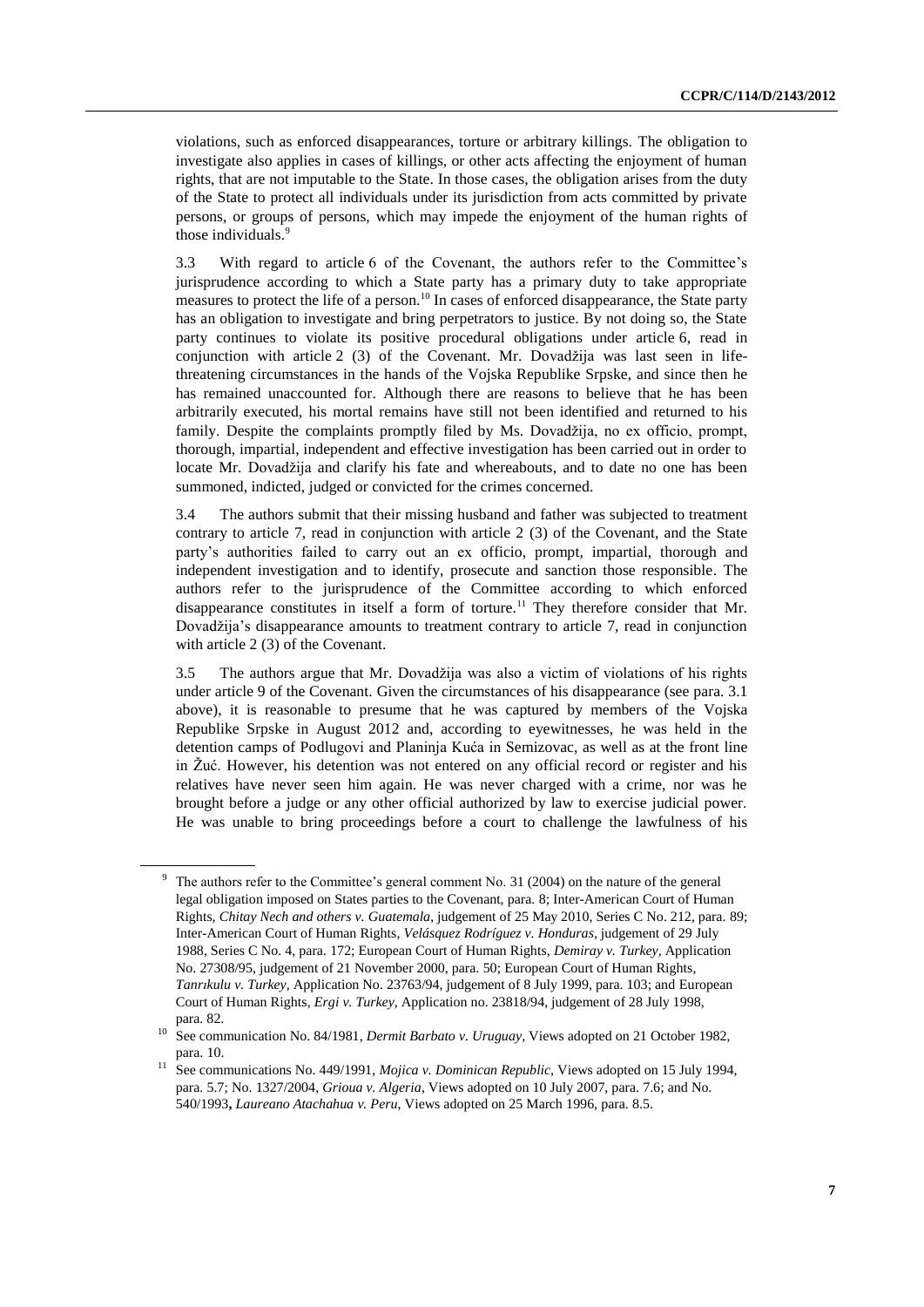apprehension. As no explanation has been given by the State party and no efforts have been made to clarify his fate, the authors consider that the State party has violated his rights under article 9, read in conjunction with article 2 (3) of the Covenant.

3.6 In addition, the authors consider that Mr. Dovadžija's enforced disappearance prevented his enjoyment of all other human rights, confining him to a situation of absolute defencelessness. In that regard, they refer to the jurisprudence of the Committee according to which enforced disappearance may constitute a refusal to recognize the victim before the law, if that person was in the hands of the authorities of the State party when last seen, and if the efforts of their relatives to obtain access to effective remedies have been systematically denied.<sup>12</sup> Mr. Dovadžija was deprived of his liberty by members of the Vojska Republike Srpske and there has been no information as to his fate and whereabouts since then, and no investigation has been conducted by the State party as to his fate and whereabouts. The unceasing efforts made by Mr. Dovadžija's relatives to obtain access to potentially effective remedies have been impeded, thereby placing the disappeared person outside the protection of the law, which amounts to a continuing violation of article 16, read in conjunction with article 2 (3) of the Covenant.

3.7 The authors allege that they are themselves victims of a violation by Bosnia and Herzegovina of article 7, read in conjunction with article 2 (3), of the Covenant, because of the severe mental distress and anguish caused by: (a) the disappearance of Mr. Dovadžija; (b) the continued uncertainty about his fate and whereabouts; (c) the failure to investigate and ensure an effective remedy; (d) the lack of attention to their case; (e) the denial of Mr. Dovadžija's status as veteran, despite the evidence available demonstrating that he was captured while on duty with the army of Bosnia and Herzegovina; (f) the nonimplementation of various provisions of the Law on Missing Persons, including those concerning the establishment of the Fund for Support to the Families of Missing Persons in Bosnia and Herzegovina; and (g) the failure by the State party to implement the judgement of the Constitutional Court. The authors therefore consider that they have been victims of a separate violation of article 7, read in conjunction with article 2 (3) of the Covenant.

3.8 The authors claim that articles 6, 7, 9 and 16 have been violated in conjunction with articles 17 and 23 (1) of the Covenant because of the disruption of their family life as a consequence of Mr. Dovadžija's arbitrary deprivation of liberty and his subsequent enforced disappearance. They consider that those violations have prevented them from burying their loved one in accordance with their religious customs and convictions.

3.9 Dalisa Dovadžija submits that she was not even one year old when her father was disappeared. She was forced to grow up in a particularly vulnerable situation, was unable to enjoy family life, and experienced the ongoing anguish of not knowing the truth about what had happened to her father and the frustration of not being able to help her mother while seeing her in a state of constant despair and anguish. She argues that her mother's psychological state affected her right to grow up in a peaceful atmosphere. Although the authorities of Bosnia and Herzegovina were under the obligation to adopt special measures of protection, they left Dalisa Dovadžija in a painful, uncertain situation. She therefore submits that the State party has violated her rights under article 24 (1), read in conjunction with articles 2 (3) and 7 of the Covenant, as she was a child in need of special protection until she reached the age of majority on 31 March 2010.

3.10 The authors stress that their communication does not constitute an abuse of the right of submission pursuant to rule 96 (c) of the Committee's rules of procedure. The term of

<sup>&</sup>lt;sup>12</sup> See communications No. 1495/2006, *Zohra Madoui v. Algeria*, Views adopted on 28 October 2008, para. 7.7; and *Grioua v. Algeria*, para. 7.9.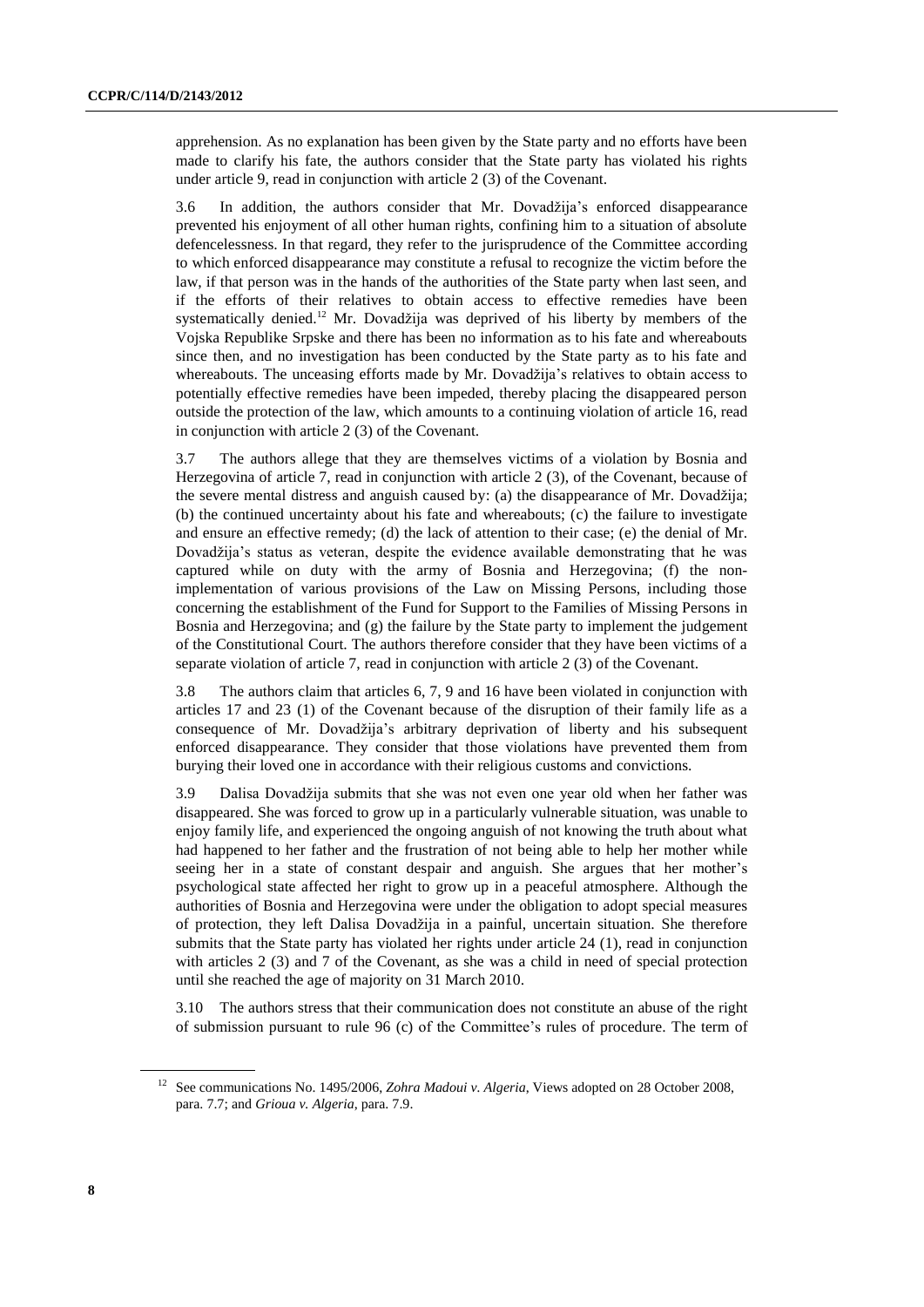five years from the exhaustion of domestic remedies has not elapsed in the present case. Moreover, taking into account the continuous nature of enforced disappearances, the authors consider that rule 96 (c) rule should not be applied in such cases. The authors submit that, even though the events took place before the entry into force of the Optional Protocol for the State party, enforced disappearances of persons are per se a continuing violation of several human rights.

#### **State party's observations on admissibility and on the merits**

4.1 In its observations dated 6 June 2012, the State party submitted copies of 10 letters from State agencies and entities.<sup>13</sup> According to the letter from the Ministry of Justice dated 9 May 2012, after ratification of the General Framework Agreement for Peace in Bosnia and Herzegovina and the Annexes thereto in 1995, the authorities of Bosnia and Herzegovina made efforts to find an effective and equitable way to dispose of thousands of war crimes indictments. Along with the establishment of the legal framework for war crimes prosecution, the Court of Bosnia and Herzegovina and the Prosecutor's Office were set up with exclusive jurisdiction over war crimes cases. Any report of war crimes received by other prosecutors or courts was to be submitted to the Prosecutor's Office for consideration and review in accordance with established criteria. Thus, considering how serious a case was, the Court might transfer the proceedings to another court on the territory where the crime was committed. Owing to the large number of war crimes, on 29 December 2008, the Council of Ministers adopted the National War Crimes Prosecution Strategy. One of the goals of the Strategy was to finish prosecuting individuals allegedly involved in the most complex war crimes cases in 7 years and prosecution of individuals allegedly involved in other war crimes in 15 years from the adoption of the Strategy. At the proposal of the Ministry of Justice, the Council of Ministers established a supervisory body to monitor the implementation of the Strategy. The Ministry of Justice concluded that the authorities of Bosnia and Herzegovina were taking significant steps in the prosecution of individuals allegedly involved in war crimes and resolving the fate of the missing persons. However, considering the large number of applicants, the process could not end quickly.

4.2 In a letter dated 10 May 1992, the Court of Bosnia and Herzegovina indicated that the authors of the communication had not submitted a complaint to the Court and that they were not registered in the records of the Department for Witness Support. Similarly, the High Judicial and Prosecutorial Council, in a letter dated 8 May 2012, noted that it had no legal obligation or authority to keep records and provide information that would enable it to reply to the allegations presented in the communication. In a letter dated 17 May 2012, the Ministry of Defence indicated that it did not have any information on the case of Salih Dovadžija; and in a letter dated 10 May 1992, the Ministry of Security indicated that the State Investigation and Protection Agency had not intervened in his case.

4.3 According to a letter dated 10 May 2012 from the Prosecutor's Office of Bosnia and Herzegovina, the Special War Crimes Department was investigating a number of persons for their possible participation in the planning and organization of the enforced relocation of thousands of non-Serb civilians; forming, organizing and operating camps and prisons in the municipalities of Hadžići, Ilídža and Vogošća in which they imprisoned non-Serb civilians and deciding their fate. The suspects were charged with direct and command

<sup>&</sup>lt;sup>13</sup> The letters were from the following: Ministry of Justice; Ministry of Defence; Court of Bosnia and Herzegovina; High Judicial and Prosecutorial Council of Bosnia and Herzegovina; Prosecutor's Office of Bosnia and Herzegovina; State Investigation and Protection Agency within the Ministry of Security; Missing Persons Institute; Federal Ministry of Labour and Social Policy; Ministry of Labour, Social Policy, Displaced Persons and Refugees of the Canton of Sarajevo; and Mayor of Novo Sarajevo.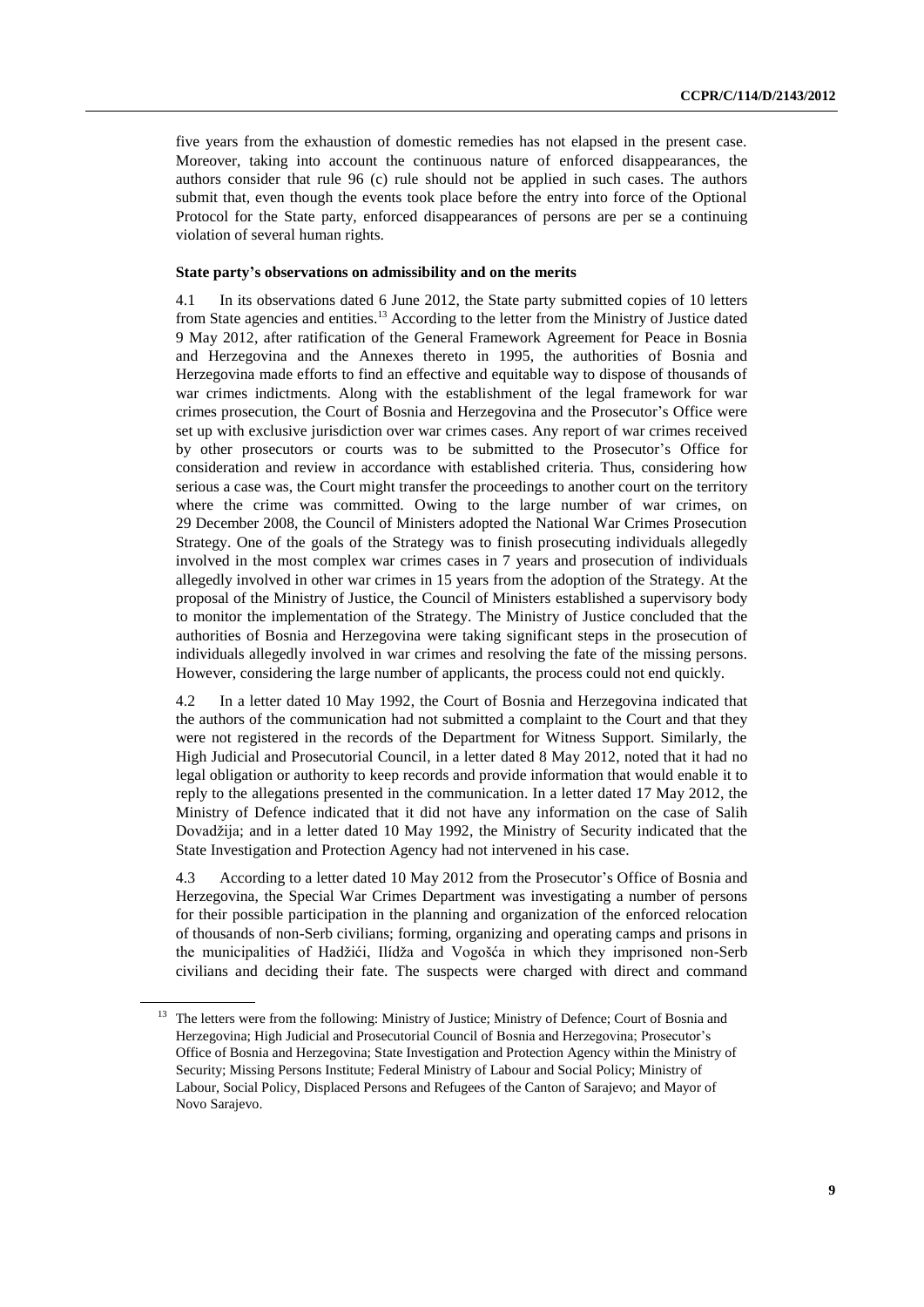responsibility. The Prosecutor's Office stated that it had taken the "necessary investigative actions in order to determine circumstances of these crimes" and that "the outcomes will surely have a bearing on the fate and disappearance of Mr. Salih Dovadžija". The Prosecutor's Office also indicated that Mr. Dovadžija's case was considered a high priority and should therefore be resolved within four years, but that no specific deadline could be provided.

4.4 In a letter dated 16 May 2012, the Missing Persons Institute described the legal framework that had been established for the prosecution of individuals allegedly involved in war crimes in the post-war period, since December 1995. The Institute referred to the adoption of the Law on Missing Persons of 2004, and recalled that, of the almost 32,000 persons who had gone missing during the war, the remains of 23,000 persons had been found and 21,000 had been identified.

4.5 The State party submits that a regional office was established in Istočno, Sarajevo, as well as a field office and organizational units in Sarajevo. It considers that those initiatives provide the conditions for faster and more efficient processes to search for disappeared persons in Žuč. Their investigators are on site every day to collect information on potential mass graves and to establish contact with witnesses. The State party informs the Committee that the remains of Salih Dovadžija could be found in the area of Žuč where eight exhumations have been carried out and nine bodies have been found since 1996. It states that the Missing Persons Institute, with the support of the appropriate authorities, will continue to take the action necessary to find missing persons more quickly and to solve the case of Salih Dovadžija.

4.6 In a letter dated 9 May 2012, the Federal Ministry of Labour and Social Policy argued that family members of civilian victims of war were entitled to disability benefits under the Law on the Basis of Social Welfare, Protection of Civilian War Victims and Families with Children. They would be able to exercise their right to reparation when the law on victims of torture was adopted. On 18 May 2012, the Ministry of Labour, Social Policy, Displaced Persons and Refugees of the Canton of Sarajevo indicated that on 26 December 2007, Ms. Dovadžija had addressed a claim for family benefit to the Department for the Protection of Veterans, People with Disabilities, Social Welfare and Displaced Persons. On 3 March 2008, her request had been rejected "because her husband did not disappear as a civilian victim of war". Ms. Dovadžija had appealed that decision stating that she wanted to exercise rights solely on the grounds of the law on the protection of veterans and people with disabilities since her husband had been a member of the army of Bosnia and Herzegovina at the time of his disappearance. The Ministry had rejected her appeal as unfounded. Ms. Dovadžija had then submitted a complaint before the Cantonal Court. The Ministry had prepared a reply to the complaint and submitted it to the Cantonal Court of Sarajevo. The case remained pending.

4.7 In a letter dated 19 April 2012, the Department for the Protection of Veterans and People with Disabilities of the Municipality of Novo Sarajevo indicated that it had been established that Mr. Dovadžija was not registered in the records of the conscription records of the Municipality of Novi Grad Sarajevo.

#### **Authors' comments on the State party's submission**

5.1 On 28 June 2012, the authors submitted their comments on the State party's submission. They noted that the State party does not object to the admissibility of their communication or dispute any of the alleged facts. The authors noted that several of the institutions cited by the State party replied that they had not been involved in dealing with Mr. Dovadžija's case and did not have any information to provide. The authors expressed concern that the long implementation deadlines provided for in the National Strategy for War Crimes Processing would directly affect their case. If the term of "15 years since the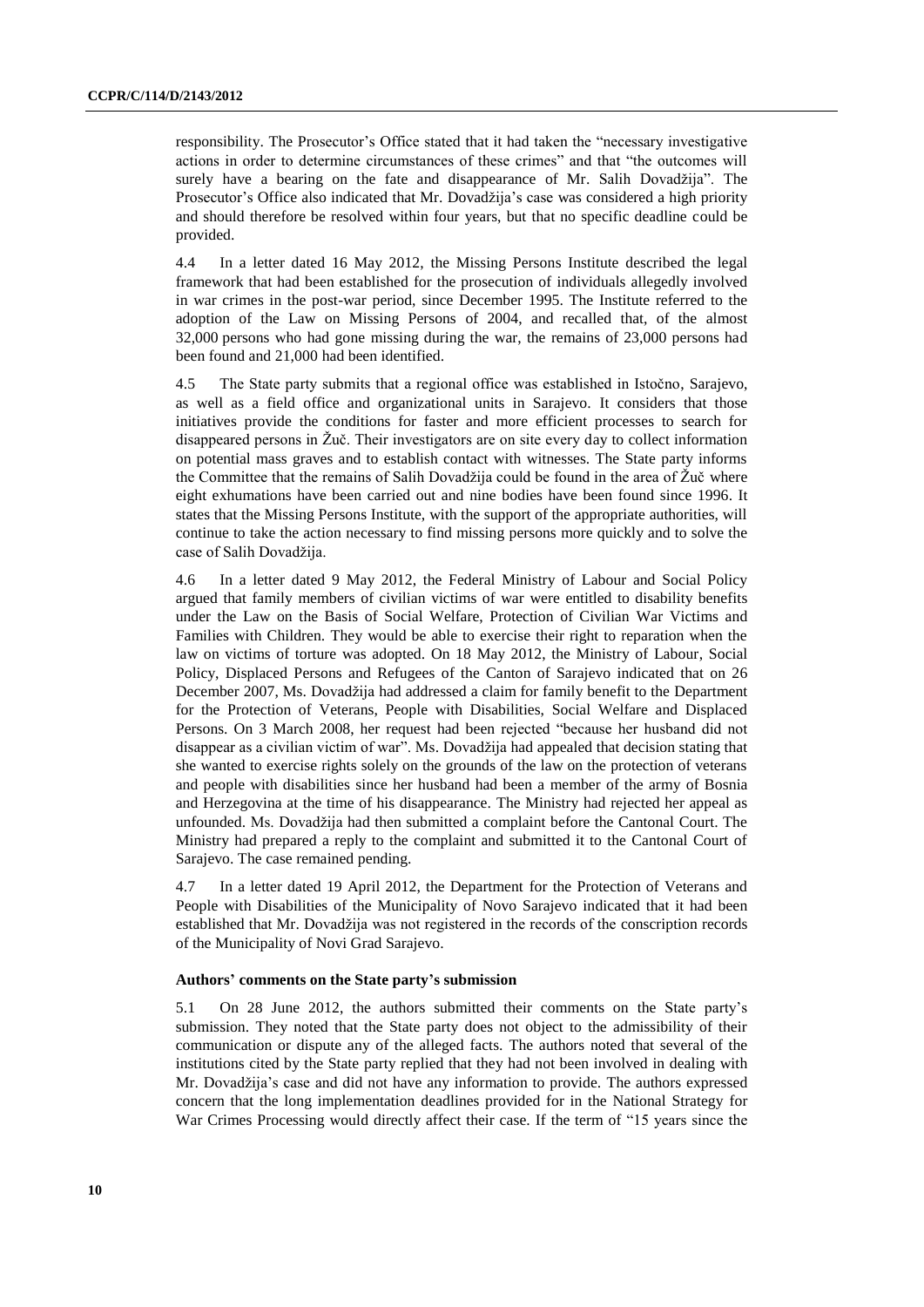adoption of the Strategy" was applied to their case, it would be likely that they would have to wait another 15 to 20 years before they had access to their right to truth and justice. Meanwhile, witnesses were dying and the available evidence was therefore disappearing.

5.2 The authors express their interest in learning that the Prosecutor's Office has taken steps to determine the circumstances of Mr. Dovadžija's case. However, Sakiba Dovadžija has never been called to provide her testimony and the authors have never been informed about developments in the investigations. On 26 June 2012, Ms. Dovadžija sent a letter to the Prosecutor's Office of Bosnia and Herzegovina to reiterate her availability and willingness to contribute to the investigation of her husband's case, and her desire to be kept informed. She has not received a reply.

5.3 The authors welcome the information provided by the Missing Persons Institute that it has carried out a number of exhumations in Žuč. However, they consider that they should be involved in the whole process of location, exhumation and identification of the remains.

5.4 The authors confirm that 20 years after the enforced disappearance of their husband and father, they have not received any form of redress or compensation. They express their concern regarding the reply of the Federal Ministry of Labour and Social Policy, according to which they will be able to exercise their right to reparation only when the law on victims of torture has been adopted, as it refers to a piece of legislation that does not exist and is unlikely to be adopted soon. The authors recall that Bosnia and Herzegovina does not have a general law addressing the rights of people who were victims of torture or inhuman or degrading treatment during the conflict.

5.5 As regards their complaint previously referred to as pending (see para. 4.6 above), the Cantonal Court of Sarajevo adopted a decision on 25 May 2012 in which it upheld the claim presented by Sakiba Dovadžija for a monthly disability pension and ordered that new proceedings be conducted.<sup>14</sup> The authors reiterate the importance for Ms. Dovadžija of having her husband's status as a veteran recognized.

#### **State party's additional submissions**

6.1 On 6 August 2012, 25 September 2012 and 5 March 2013, the State party submitted letters from various institutions,<sup>15</sup> mostly reiterating the information provided in the State party's previous submission. In addition, the Constitutional Court indicated that it had issued decision No. AP-36/06 dated 16 July 2007 closing the case of Mr. Dovadžija, but that it was unable to provide any additional observations or clarifications in that regard. As regards the authors' allegation that they have not been called on to provide their testimony and that they have not received a reply to their letter dated 26 June 2012, the Prosecutor's Office states that they will be called to testify.

6.2 The Missing Persons Institute indicated that it continued to take "all necessary actions that will enable finding missing persons faster", and that "it expects to solve, assisted by appropriate authorities and people having witnessed war crimes, the case of Mr. Salih Dovadžija". The Federal Ministry of Labour and Social Policy reiterated that the law on victims of torture was in the drafting phase and should be adopted soon, and that the law would regulate reparation and compensation for violations of human rights for the categories of victims to which the authors belonged.

<sup>&</sup>lt;sup>14</sup> No further details are provided on this issue.

<sup>&</sup>lt;sup>15</sup> The letters were from the following: Prosecutor's Office; Missing Persons Institute; Federal Ministry of Labour and Social Policy; Constitutional Court; Sarajevo Canton, Municipality of Novo Sarajevo; Ministry of Security; Ministry of Justice; Office of the Prime Minister; and Federal Ministry for Veterans and Disabled Veterans of the War of Defence and Liberation.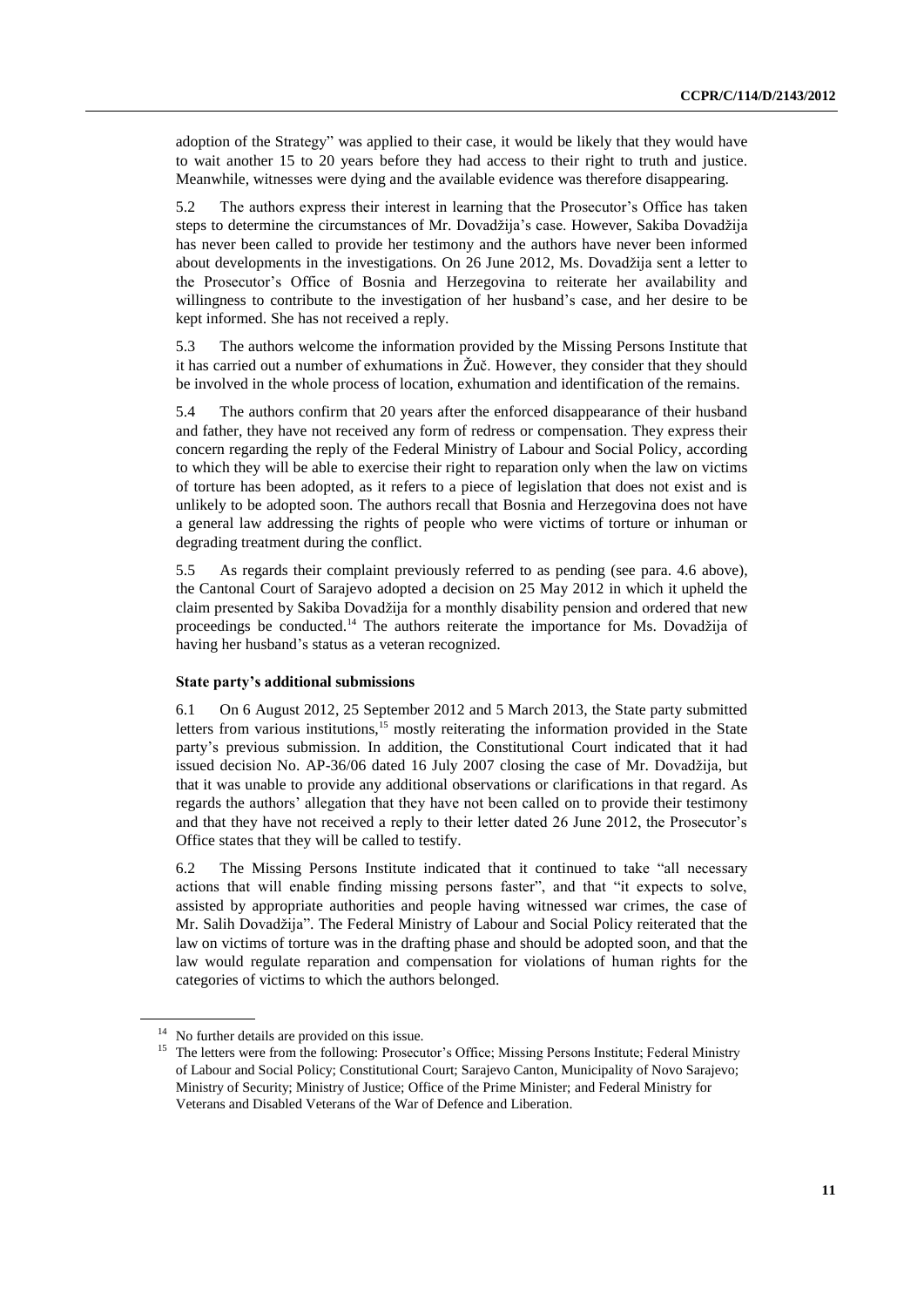6.3 The Department for the Protection of Veterans and People with Disabilities indicated that the authors had not requested any allowance from it. Similarly, the Ministry of Security replied that it was working on the issue of war crimes, but that its activities were not related to the authors' comments on the State party's observations.

6.4 The Ministry of Justice stated that, despite the efforts made by the authorities of Bosnia and Herzegovina to prosecute individuals allegedly involved in war crimes, "the existing capacities are inadequate to dispose of all pending cases in a short period of time" and called for additional investment.

#### **Authors' comments on the State party's additional observations**

7.1 On 30 November 2012, 9 April 2013 and 7 February 2014, the authors provided additional comments. They reiterated their concern that the law on victims of torture is referred to by the State party as a remedy for the authors, while its adoption remains pending.

7.2 The authors express their concern at the affirmation of the Ministry of Justice that it does not have sufficient capacity to prosecute all individuals allegedly involved in pending cases shortly. More than 20 years have passed since Mr. Dovadžija's enforced disappearance and the authors are concerned that they will have to wait even longer for his case to be resolved. The authors indicate that they have still not been contacted to provide their testimony in the case of Mr. Dovadžija, despite the commitment made by the Prosecutor's Office.

7.3 As regards Ms. Dovadžija's pension claims, the authors indicate that on 21 August 2012, the Cantonal Court of Sarajevo held that "the allegations from the claim are justified and the disputed first instance ruling has violated the law at the damage of the claimant". It decided that Ms. Dovadžija's claim should be re-examined by the Department for Veterans and Persons with Disabilities, Social Welfare and Displaced Persons of Illijaš Municipality.

7.4 On 8 September 2012, Sakiba Dovadžija went to that Department to obtain information on the documentation required for the new proceedings. She was received by an officer who, instead of providing her with the required information, threw a copy of the decision of the Cantonal Court on the table and warned Ms. Dovadžija in a threatening tone never to come back again. That episode left Ms. Dovadžija in a state of acute psychological shock, following which she had to be hospitalized at Jagomir Psychiatric Hospital, where she remained from 11 to 26 September 2012.<sup>16</sup> In her release letter from the hospital, Ms. Dovadžija was diagnosed with depression and stress disorders. The letter also highlighted that those pathologies started at the time of her husband's disappearance and had recently been exacerbated by her financial difficulties. The authors claim that the attitude of the authorities of Bosnia and Herzegovina has contributed to the deterioration of her condition. Ms. Dovadžija is in an extremely precarious state of physical and mental health and she has difficulties covering the basic costs of her daily survival and accessing the treatment she needs.

7.5 On 25 October 2012, Ms. Dovadžija wrote a letter to the same Department denouncing the treatment she had received from the officer who she saw in September 2012, and recalling the decision of the Cantonal Court of Sarajevo. She did not receive a reply. On 9 November 2012, she went again to the premises of the Department and spoke to a different officer who offered to send her case to the Federal Ministry for Veterans. A meeting was scheduled on 14 November, but Ms. Dovadžija could not attend owing to health problems. The meeting is due to be rescheduled.

<sup>&</sup>lt;sup>16</sup> Documents related to the hospitalization are provided by the author.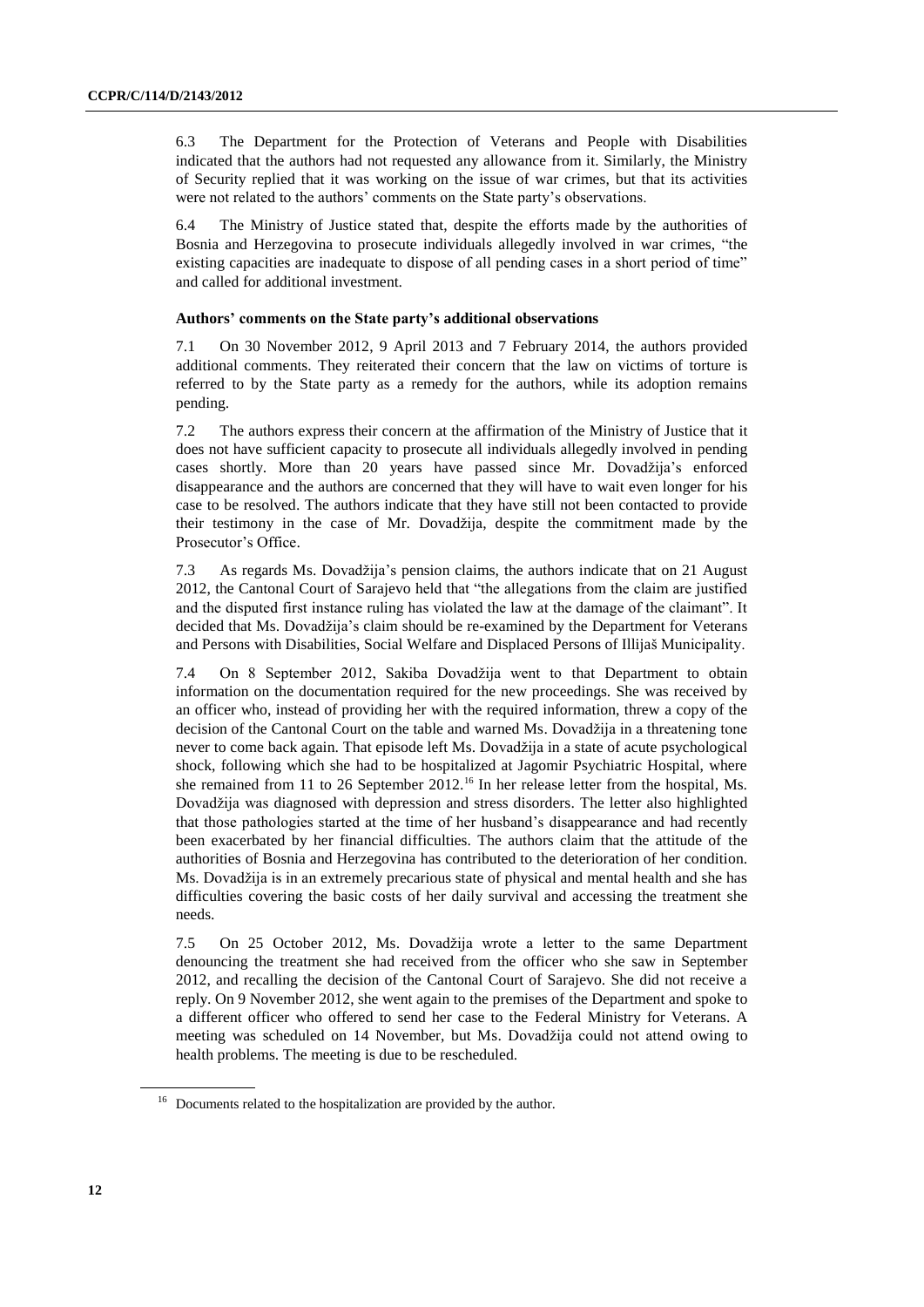7.6 On 29 January 2013, Ms. Dovadžija requested that the Ministry of Justice and Administration of the Canton of Sarajevo conduct an inspection of the work of the Department, given the non-implementation of the decision of the Cantonal Court of Sarajevo. On 20 February 2013, the Cantonal Ministry of Justice and Administration responded that the acting officer of the Department had requested that the Federal Ministry for Veterans deliver a revised report on the circumstances of the disappearance of Mr. Dovadžija. It also suggested that Ms. Dovadžija refer the matter to the Federal Administrative Inspection so that it could order the Federal Ministry for Veterans to act. On 7 March 2013, the Department received an information note from the Federal Ministry for Veterans. On 8 March 2013, it rejected Ms. Dovadžija's claim for a family pension. On 28 March 2013, Ms. Dovadžija appealed that ruling. The proceedings were pending at the time of the authors' submission.

7.7 To date, the fate and whereabouts of Mr. Dovadžija remain unknown. The authors consider that the authorities of Bosnia and Herzegovina have not adopted effective measures to establish the truth about the events, to identify, judge and punish those responsible, or to provide adequate compensation and comprehensive reparation to the family of Mr. Dovadžija. In the meantime, Sakiba Dovadžija's mental and physical state is rapidly deteriorating and she is living in extremely precarious conditions.

#### **State party's further observations**

8.1 In a letter dated 19 April 2013, the State party noted that the appeal presented by Sakiba Dovadžija against the decision of the Department for Veterans and Persons with Disabilities, Social Welfare and Displaced Persons of Illijaš Municipality had been rejected by the Federal Ministry for Veterans and Disabled Veterans of the War of Defence and Liberation. The Department considered the appeal unfounded because Ms. Dovadžija's husband was found to have been a member of the army of Bosnia and Herzegovina from 13 July 1992 to 15 July 1992, when he deserted the armed forces with no intention of returning;<sup>17</sup> that he disappeared in those circumstances; and that his family was therefore not entitled to any pension or allowance from the Department.

8.2 On 4 April 2014, the State party indicated that the High Judicial and Prosecutorial Council of Bosnia and Herzegovina had recruited five more prosecutors to speed up the process of resolving war crimes cases, and that there was no change in the status of Mr. Dovadžija, who was still registered as a missing person. It also indicated that, on 13 March 2014, the Cantonal Court in Sarajevo had accepted Ms. Dovadžija's appeal against the decision of the Department for Veterans of Illijaš Municipality and had ordered new proceedings.

8.3 In a letter dated 14 March 2014, the Municipality of Illijaš stated that it had found out that Sakiba Dovadžija had filed an administrative claim before the Cantonal Court in Sarajevo regarding her husband's status as a veteran. The proceeding was ongoing, but the Court pointed out that it did not have jurisdiction to investigate the circumstances of the disappearance, as that was an issue addressed by the Group for Conscription Records within the Federal Ministry for Veterans and Disabled Veterans of the War of Defence and Liberation.

<sup>&</sup>lt;sup>17</sup> The authors provide a document stating that Salih Dovadžija joined the army on 15 April 1992 (see para. 2.1 above) and they argue that he remained attached to the army until his disappearance in October 1992, as is clear from the testimony of eyewitnesses.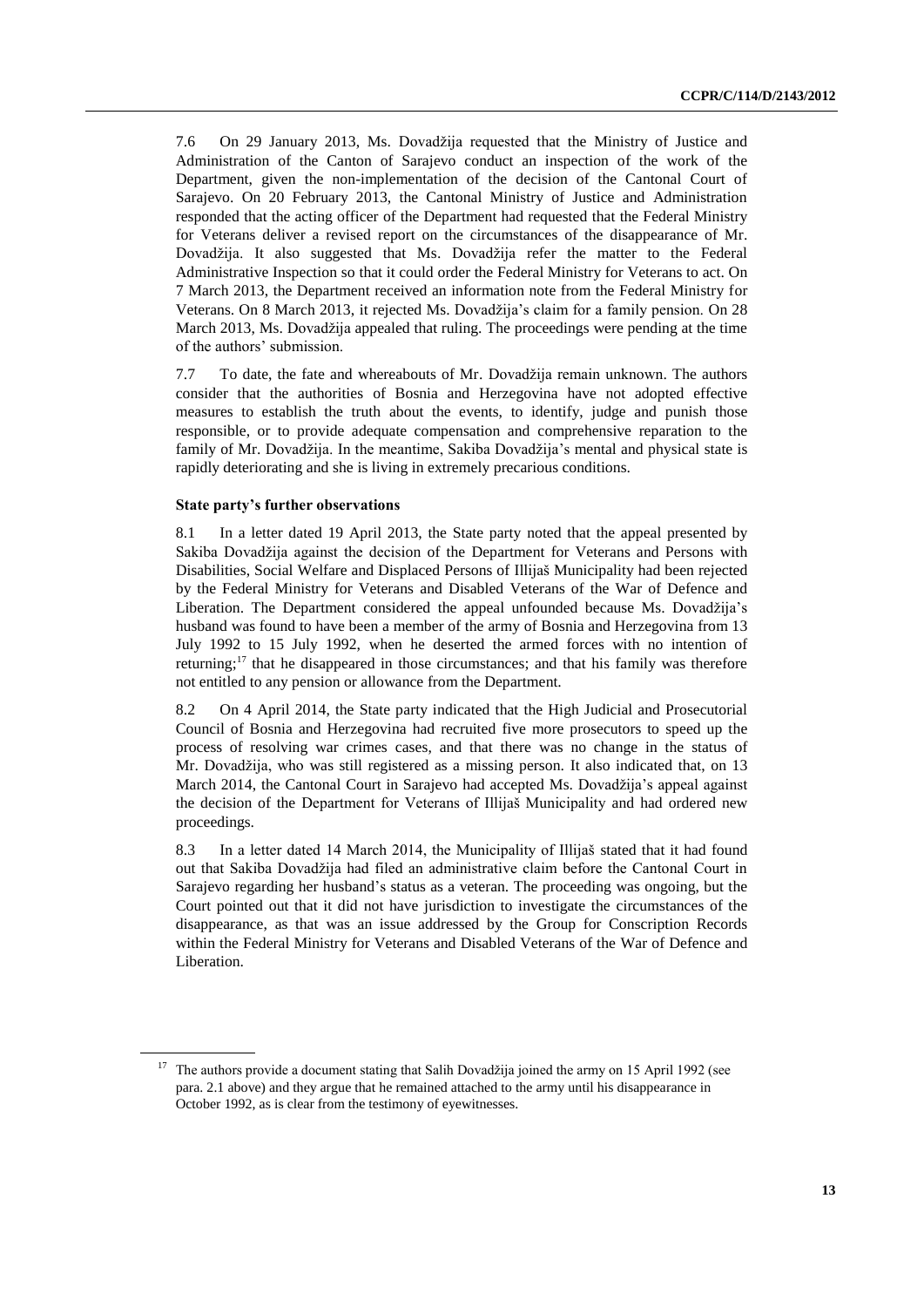#### **Authors' further comments**

9.1 In a letter dated 7 February 2014, the authors indicated that Ms. Dovadžija's mental health, depression and living conditions deteriorated further following the rejection of her claim for a monthly pension on the ground that her husband had "voluntarily deserted the unit".

9.2 The authors argue that the decision of the Federal Ministry for Veterans amounts to a denial of the disappearance of their husband and father. They recall that Mr. Dovadžija was last seen in October 1992 in life-threatening circumstances in the hands of the Vojska Republike Srpske. They recall that the State party's authorities have not provided any information to the contrary and that Mr. Dovadžija remains officially registered as a missing person. The authors have been struggling over the years to unveil the truth about the fate and whereabouts of Mr. Dovadžija, to no avail, and they face perpetual revictimization.

#### **Issues and proceedings before the Committee**

#### *Consideration of admissibility*

10.1 Before considering any claims contained in a communication, the Committee must decide, in accordance with rule 93 of its rules of procedure, whether or not it is admissible under the Optional Protocol to the Covenant.

10.2 As required under article 5 (2) (a) of the Optional Protocol, the Committee has ascertained that the same matter is not being examined under another procedure of international investigation or settlement. The Committee notes that it is undisputed that the authors have exhausted all available domestic remedies, as required under article 5 (2) (b) of the Optional Protocol.

10.3 The Committee notes that the State party has not challenged the admissibility of the communication and that the authors' allegations regarding violations of articles 6, 7, 9, 10, 16, 17, 23 (1) and 24 (1) read in conjunction with article 2 (3) of the Covenant, and of article 7 read alone, have been sufficiently substantiated for the purposes of admissibility. All admissibility criteria having been met, the Committee declares the communication admissible and proceeds to its examination on the merits.

#### *Consideration of the merits*

11.1 The Committee has considered the present communication in the light of all information made available to it by the parties, as required under article  $5(1)$  of the Optional Protocol.

11.2 The Committee takes note of the authors' claims that on 9 June 1992, Mr. Dovadžija was apprehended by Vojska Republike Srpske soldiers and taken to the army barracks in Illijaš; after having been released, he returned to the army; his name appeared in a confidential list of men who had been captured by the Vojska Republike Srpske, and that document also indicated that he had been "wounded in Blažuj". The Committee notes that, according to eyewitnesses, Mr. Dovadžija was captured and deprived of his liberty with them; they were all subjected to ill-treatment and forced labour while held in detention facilities in Semizovac; they were used as human shields at the front line in Žuć; and they saw Mr. Dovadžija for the last time in October 1992, when he was in the hands of the Vojska Republike Srpske, in life-threatening circumstances. The Committee also notes the authors' argument that against that background, it is reasonable to presume that their husband and father became a victim of enforced disappearance by the Vojska Republike Srpske sometime after June 1992. No investigation has been carried out by the State party to clarify Mr. Dovadžija's fate and whereabouts and to bring the perpetrators to justice. In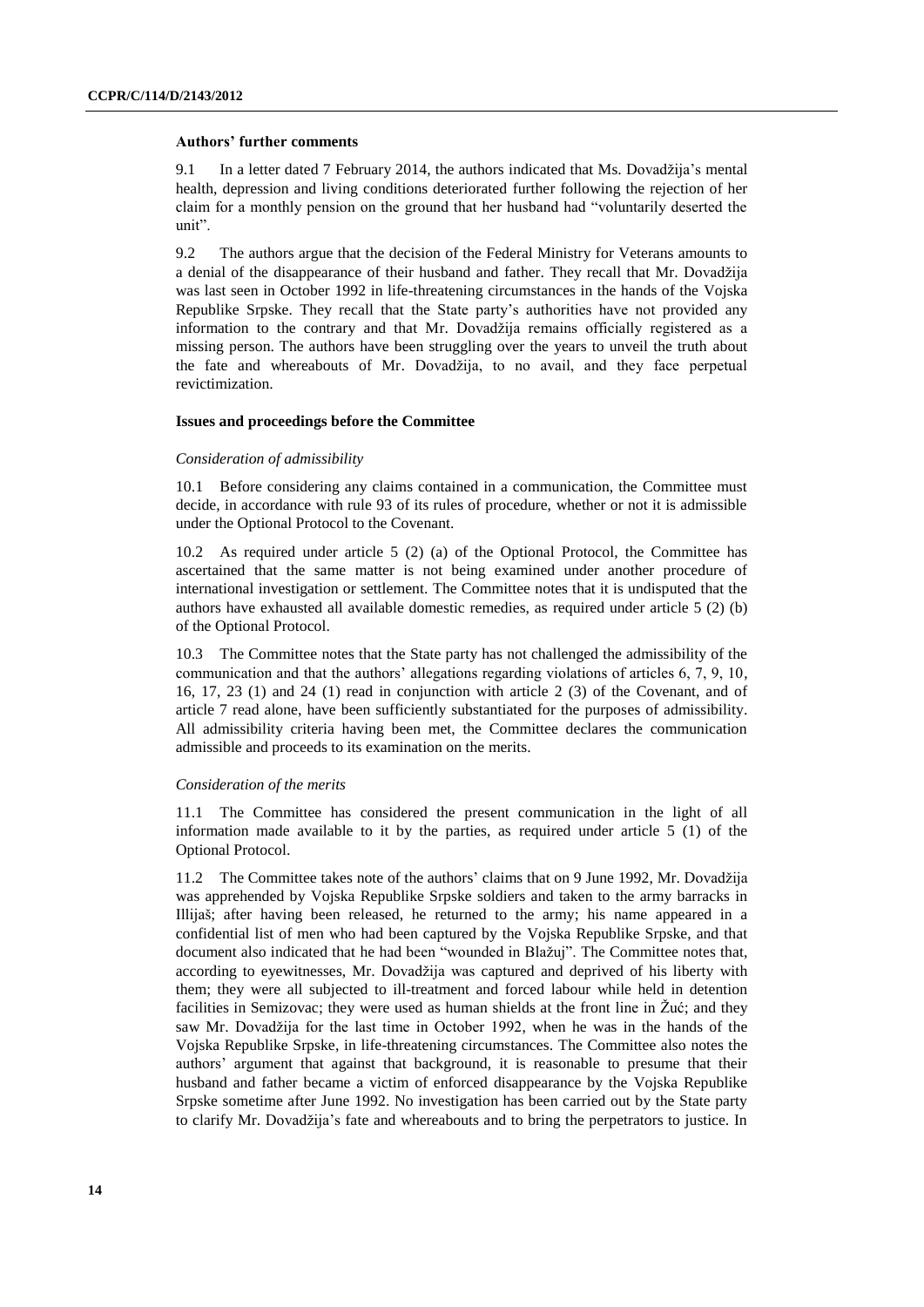this respect, the Committee recalls its general comment No. 31 (2004) on the nature of the general legal obligation imposed on States parties to the Covenant, according to which a failure by a State party to investigate allegations of violations and to bring to justice perpetrators of certain violations, including enforced disappearances, could give rise to a separate breach of the Covenant.

11.3 The authors do not allege that the State party was directly responsible for the enforced disappearance of Mr. Dovadžija. Indeed, they allege that the disappearance was initiated in the State party's territory by the Vojska Republike Srpske. The Committee observes that the term "enforced disappearance" may be used in an extended sense, referring to disappearances initiated by forces independent of or hostile to a State party, in addition to disappearances attributable to a State party.<sup>18</sup> The Committee also notes that the observations of the State party do not contest the characterization of the events as an enforced disappearance.

11.4 The Committee notes the State party's information that it has made considerable efforts in view of the more than 30,000 cases of enforced disappearance that occurred during the conflict. Notably, the Constitutional Court has established that the authorities are responsible for investigating the disappearance of the applicants' relatives, including Mr. Dovadžija (see para. 2.13 above), and domestic mechanisms have been set up to deal with enforced disappearances and other war crimes cases (see para. 4.1 above).

11.5 Without prejudice to the continuing obligation of States parties to investigate all dimensions of an enforced disappearance, including bringing those responsible to justice, the Committee recognizes the particular difficulties that a State party may face in investigating crimes that may have been committed on its territory by hostile forces. Therefore, while acknowledging the gravity of the disappearances and the suffering of the authors because the fate or whereabouts of their missing husband and father has not yet been clarified and the culprits have not yet been brought to justice, that in itself is not sufficient to find a breach of article 2 (3) of the Covenant in the particular circumstances of the present communication.

11.6 That being said, the authors claim that, at the time they filed their communication, more than 20 years after the alleged disappearance of their husband and father, and almost 4 years after the judgement of the Constitutional Court of 13 May 2008, the investigative authorities had not contacted them for information regarding the disappearance of Mr. Dovadžija. On 17 October 2011, Ms. Dovadžija wrote a letter to the Constitutional Court pointing out that 4 years had elapsed since the judgement adopted in her husband's case and that the relevant institutions had failed to implement it; however the Constitutional Court has taken no decision and no effective action has been carried out by the authorities in Mr. Dovadžija's case. The State party has provided general information about its efforts to ascertain the fate and whereabouts of missing persons and to prosecute perpetrators. Nevertheless, it has failed to provide the authors or the Committee with specific and relevant information concerning the steps taken to establish Mr. Dovadžija's fate and whereabouts, and to locate his mortal remains, in case of his death. The Committee

<sup>&</sup>lt;sup>18</sup> Compare art. 7 (2) (i) of the Rome Statute of the International Criminal Court (defining enforced disappearance as including disappearances conducted by a political organization) with arts. 2 and 3 of the International Convention for the Protection of All Persons from Enforced Disappearance (distinguishing between enforced disappearances conducted by States or by persons or groups acting with their authorization, support or acquiescence, and similar acts conducted by persons or groups acting without such authorization, support or acquiescence). See also communication No. 1956/2010, *Durić v. Bosnia and Herzegovina*, Views adopted on 16 July 2014, para. 9.3.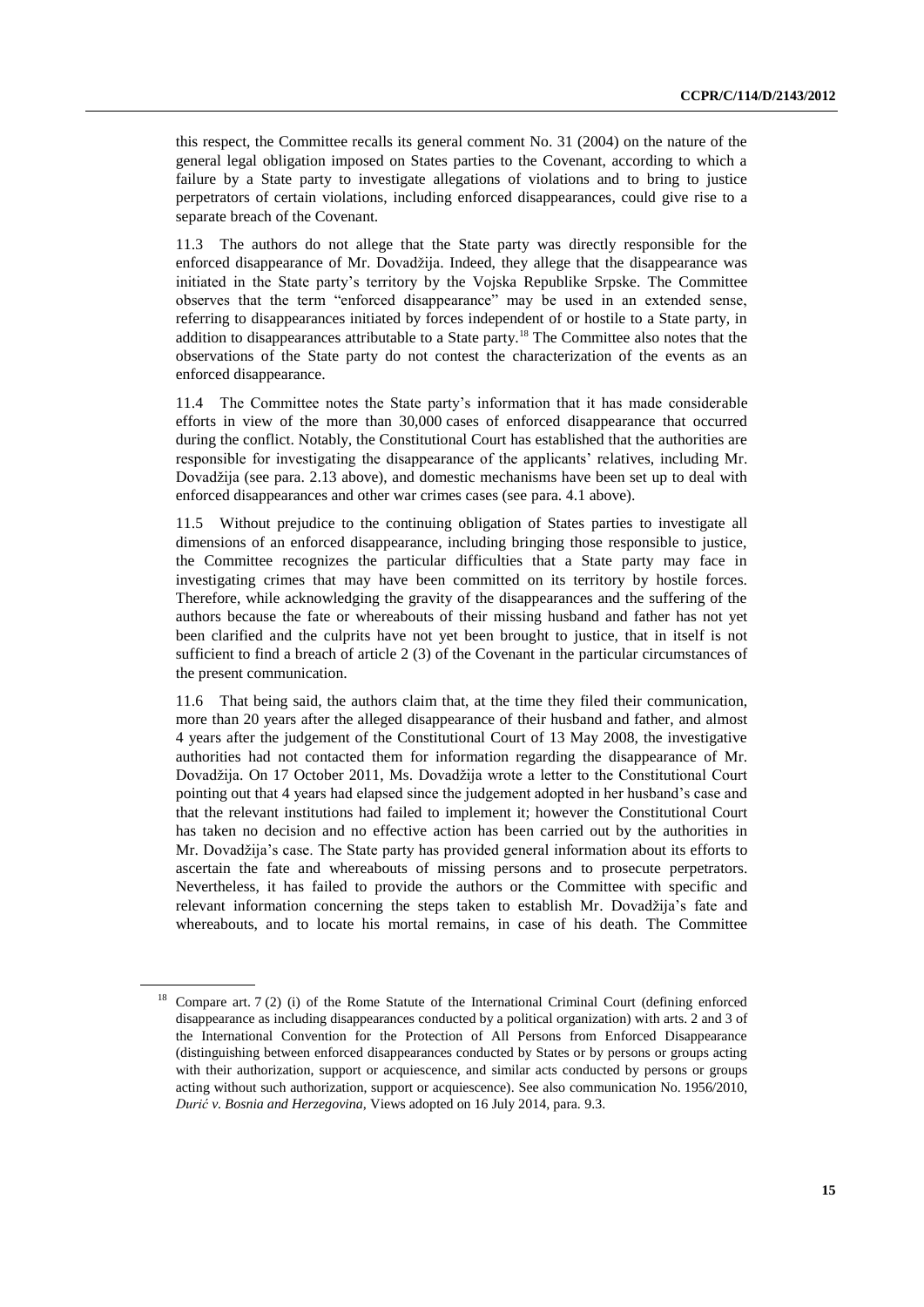concludes that the facts before it reveal a violation of articles 6, 7 and 9 read in conjunction with article 2 (3) of the Covenant with regard to Mr. Dovadžija.

11.7 The Committee observes that the information with which the authorities have provided the authors concerning Mr. Dovadžija's case has been extremely limited and general. The Committee considers that authorities investigating enforced disappearances must give victims' families a timely opportunity to contribute their knowledge to the investigation, and that information regarding the progress of the investigation must be made accessible to the families promptly. It also takes note of the anguish and distress caused to the authors by the continuing uncertainty resulting from the disappearance of their husband and father.

11.8 The Committee notes the authors' claim that they have been victims of revictimization throughout the 20 years of their struggle to clarify the fate and whereabouts of their husband and father. In this connection, the Committee notes various examples: (a) at the time of the first exhumations carried out in 1996 in Žuč, Sakiba Dovadžija was convinced that she had identified one of the bodies as being her husband's, however, the authorities did not take into account her request to have it properly identified using reliable technical methods, because the same body had supposedly been identified previously by another person (see para. 2.9 above); (b) even though she reiterated on various occasions her availability to do so, Sakiba Dovadžija was never called by State authorities to provide additional information on the disappearance of her husband, and the information she provided in connection with the investigation of Trifko Radić's case (see para. 2.18 above) was never followed up; and (c) the authorities of the State party in charge of determining the victims' entitlements to monthly pensions<sup>19</sup> concluded on two occasions that Mr. Dovadžija had deserted the army of Bosnia and Herzegovina, without providing any evidence to that effect (see paras. 8.1 and 9.1 above). The Committee notes that Ms. Dovadžija's claim for a monthly allowance was rejected on the basis of that conclusion, which was never corroborated. On the contrary, the Committee notes that the conclusion is contradicted by various pieces of evidence attesting that Mr. Dovadžija was captured by the Vojska Republike Srpske and disappeared in that context (see the confidential document of the army attesting that Mr. Dovadžija had been captured by the Vojska Republike Srpske (para. 2.5 above) and the testimonies of two eyewitnesses (para. 2.7 above)). The Committee considers that those revictimizing circumstances, together with the lack of information as to the fate and whereabouts of Mr. Dovadžija, amount to inhuman and degrading treatment in violation of article 7, read alone and in conjunction with article 2 (3) of the Covenant with respect to the authors.

11.9 In the light of the above findings, the Committee will not examine separately the authors' allegations under articles 10, 16, 17, 23 (1) and 24 (1) read in conjunction with article 2 (3) of the Covenant.<sup>20</sup>

12. The Committee, acting under article 5 (4) of the Optional Protocol to the Covenant, is of the view that the State party has violated articles 6, 7 and 9 read in conjunction with article 2 (3) of the Covenant with regard to Mr. Dovadžija, and article 7, read alone and in conjunction with article 2 (3), with regard to the authors.

In accordance with article  $2 \times (3)$  (a) of the Covenant, the State party is under an obligation to provide the authors with effective remedy, including by: (a) intensifying its investigations to establish the fate or whereabouts of Mr. Dovadžija, as required by the Law

<sup>&</sup>lt;sup>19</sup> The Department for Veterans and People with Disabilities, Social Welfare and Displaced Persons of Illijaš Municipality.

<sup>20</sup> See *Rizvanović and Rizvanović v. Bosnia and Herzegovina*, communication No. 1997/2010, Views adopted on 21 March 2014, para. 9.7.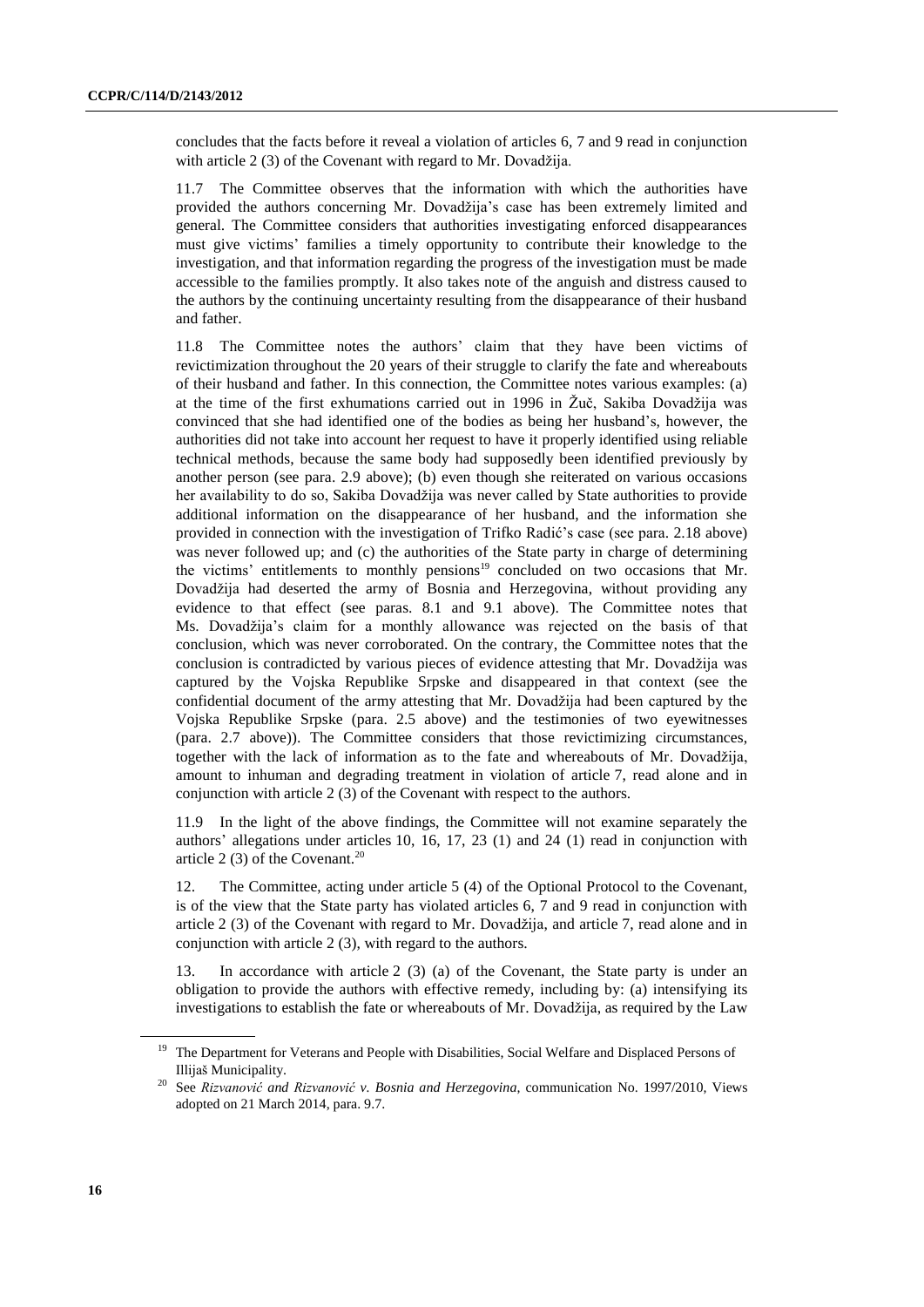on Missing Persons of 2004, and having its investigators contact the authors as soon as possible to obtain the information that they can contribute to the investigation; (b) strengthening its efforts to bring to justice those responsible for Mr. Dovadžija's disappearance without unnecessary delay, as required by the national war crimes strategy; (c) ensuring that the psychological rehabilitation and medical care necessary are provided to the authors for the psychological harm they have suffered (see paras. 7.4 and 9.1 above); and (d) providing effective reparation to the authors, including adequate compensation and appropriate measures of satisfaction. The State party is also under an obligation to prevent similar violations in the future and must ensure, in particular, that investigations into allegations of enforced disappearances and adequate measures of reparation are accessible to the families of missing persons.

14. Bearing in mind that by becoming a party to the Optional Protocol, the State party has recognized the competence of the Committee to determine whether there has been a violation of the Covenant and that, pursuant to article 2 of the Covenant, the State party has undertaken to ensure to all individuals within its territory and subject to its jurisdiction the rights recognized in the Covenant and to provide an effective remedy when it has been determined that a violation has occurred, the Committee wishes to receive from the State party, within 180 days, information about the measures taken to give effect to the present Views. The State party is also requested to publish the present Views and to have them widely disseminated in all three official languages of the State party.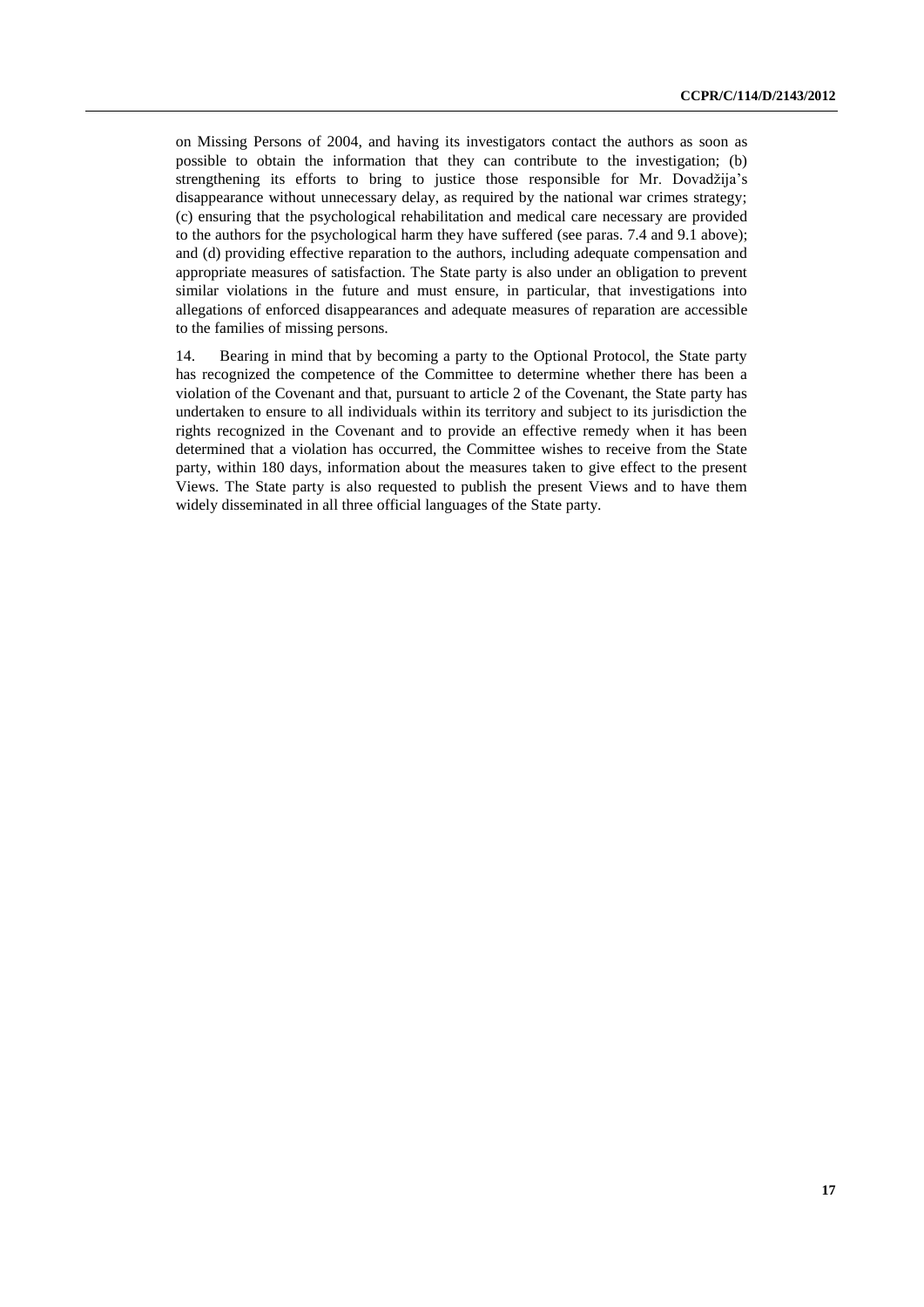## **Appendix I**

## **Individual opinion of Committee member Anja Seibert-Fohr, joined by Committee member Sir Nigel Rodley (concurring)**

I concur with the Committee's conclusion on this communication and refer to my individual opinion in *Ičić v. Bosnia and Herzegovina*.<sup>ª</sup> In the present case, the Committee again has defensibly chosen not to examine separately the allegations under articles 10 and 16, read in conjunction with article 2 (3) of the Covenant. I would like to address these claims because in my opinion they have not been substantiated. The authors of the communication do not allege that the enforced disappearance of Mr. Dovadžija was attributable to Bosnia and Herzegovina, but rather to armed forces that opposed it. These forces were not acting on behalf of a State as an entity that can recognize persons under the law or deny such recognition. It is difficult to see how actors who are not agents of a State, acting without collusion by that State, could themselves negate the recognition by that State of a victim as a person before the law. Without a further basis for connecting the State party to the disappearance, the authors have not substantiated a violation of article 16, which is a necessary precondition for the claimed respective right to an effective remedy.<sup>b</sup> Neither have the authors substantiated their claim with respect to article 10. The State's obligations under article 10 concern the conditions of detention under their jurisdiction, not the forms of lawless deprivations of liberty by others without any link to the State.<sup>c</sup> Therefore, if the disappearance is not linked to the State, there is, without further substantiation, insufficient ground for finding a violation in connection with article 10. In support of this approach, I also refer to my separate opinion in *Hamulić and Hodžić v. Bosnia and Herzegovina*. d

<sup>&</sup>lt;sup>a</sup> See *Ičić v. Bosnia and Herzegovina*, communication No. 2028/2011, Views adopted on 30 March 2015, appendix I. See also *Rizvanović and others v. Bosnia and Herzegovina*, appendix.

<sup>&</sup>lt;sup>b</sup> See *Hamulić and Hodžić v. Bosnia and Herzegovina*, communication No. 2022/2011, View adopted on 30 March 2015, appendix I, notes (a) and (b).

 $\epsilon$  See general comment No. 21 (1992) on the humane treatment of persons deprived of their liberty, para. 2.

d See *Hamulić and Hodžić v. Bosnia and Herzegovina*, appendix I, paras. 5-7.